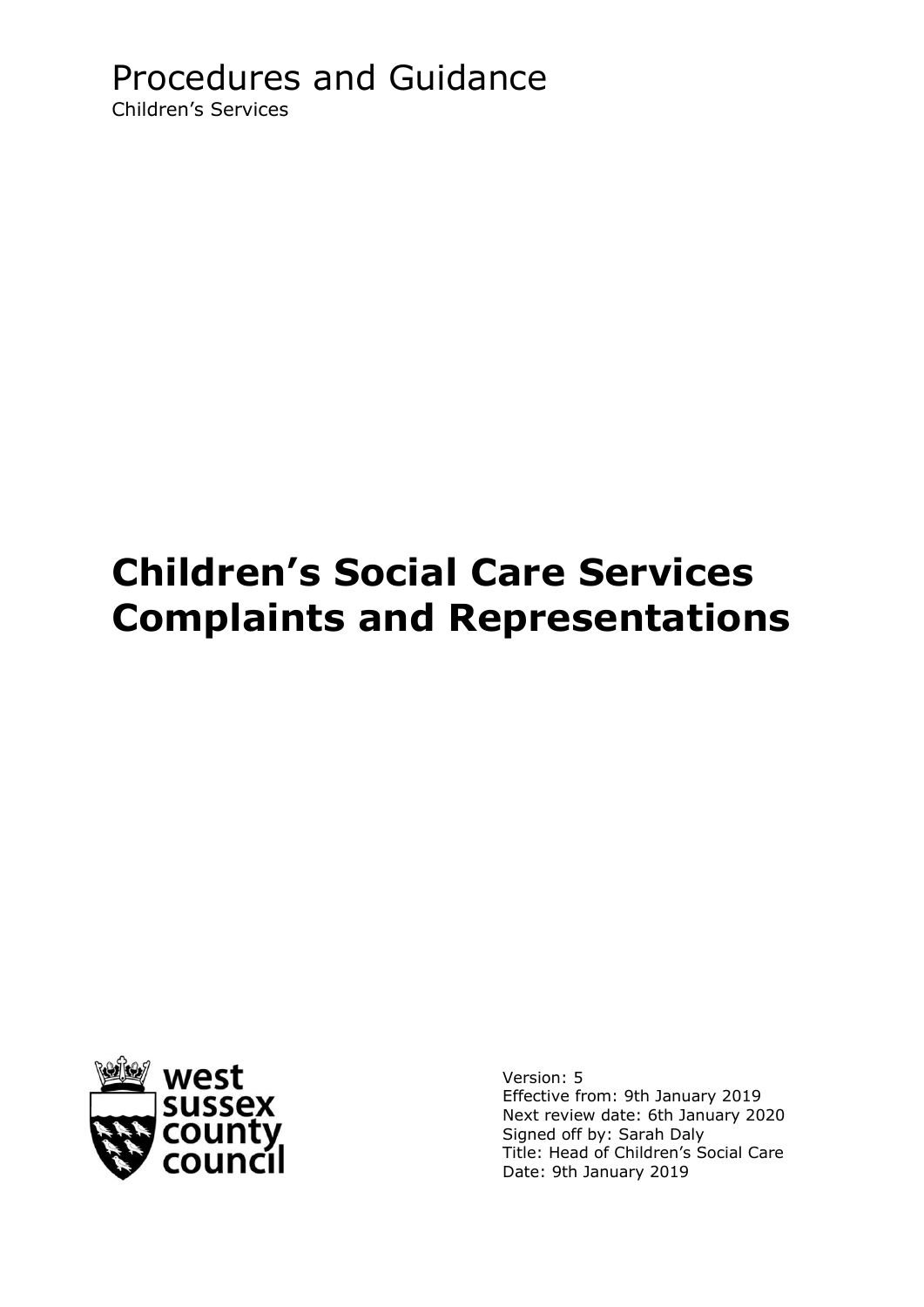Current issue

| <b>Status</b>  | <b>Draft</b>                 |
|----------------|------------------------------|
| Version number |                              |
| Issue date     | $10th$ January 2019          |
| Author         | David Tominey                |
| Owner          | Dave Loveman                 |
| Signed off by  | Sarah Daly                   |
| Date           | 9 <sup>th</sup> January 2019 |

Changes history

| Issue<br>number | Date     | Author        | <b>Principal Changes</b>                 |
|-----------------|----------|---------------|------------------------------------------|
| V <sub>3</sub>  | 01/01/08 | -SS           | Version 3                                |
| V <sub>4</sub>  | 15/3/11  | <sub>CC</sub> | Updated contacts and corporate procedure |
| V <sub>5</sub>  | 30/10/18 | DT            | Updated contacts and points of accuracy  |

# <span id="page-1-0"></span>**Feedback**

We welcome feedback about our policies and procedures so if you have any comments about this guidance please email to [feedback@westsussex.gov.uk.](mailto:feedback@westsussex.gov.uk)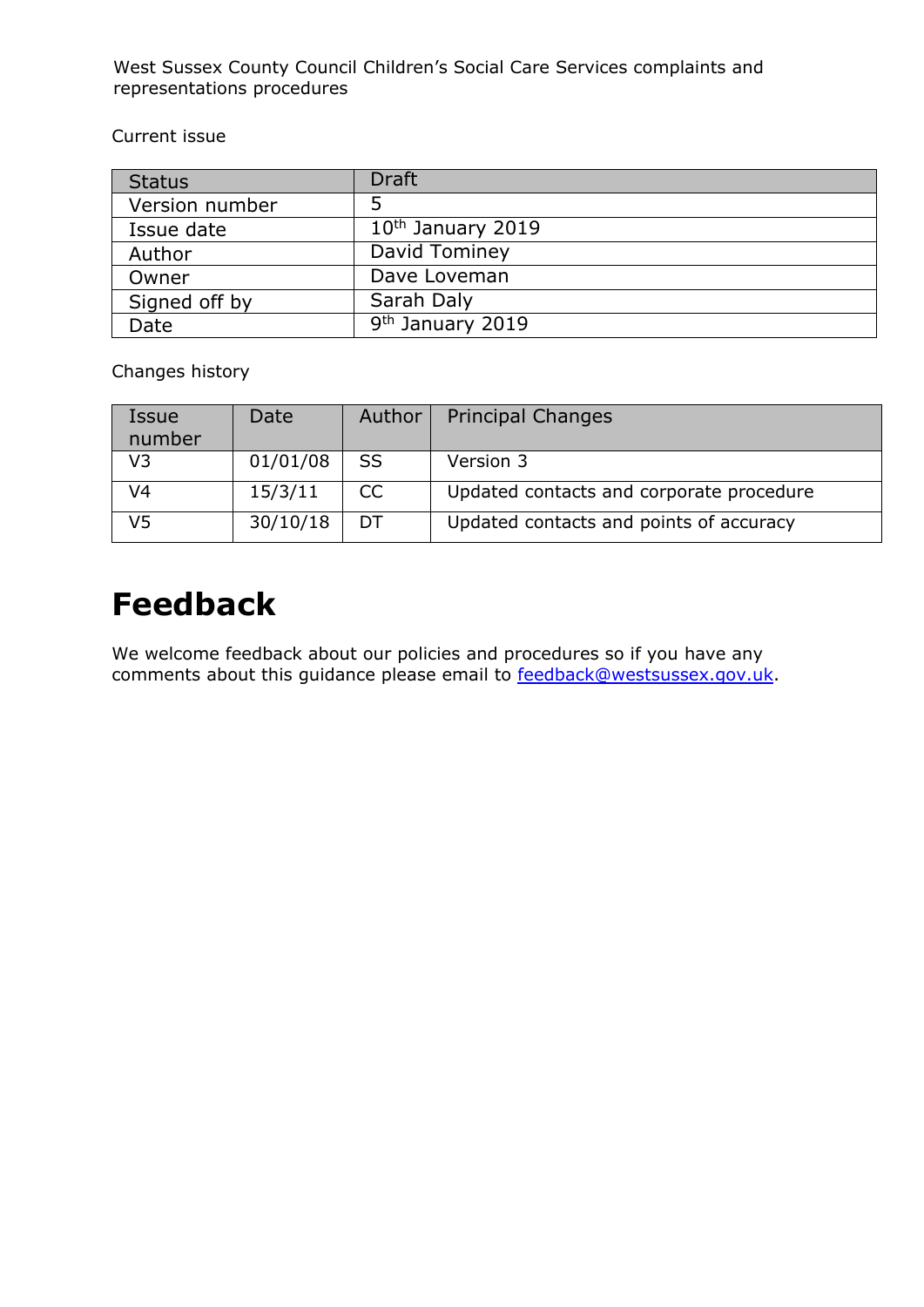# <span id="page-2-0"></span>**Contents**

| Children's Social Care Services Complaints and Representations1               |  |
|-------------------------------------------------------------------------------|--|
|                                                                               |  |
|                                                                               |  |
|                                                                               |  |
| 1.1 Legislation, Regulations and Government Guidance  5                       |  |
|                                                                               |  |
|                                                                               |  |
|                                                                               |  |
|                                                                               |  |
|                                                                               |  |
|                                                                               |  |
| 2.3 Anonymous complaints and the confidential reporting policy  8             |  |
|                                                                               |  |
|                                                                               |  |
| 2.6 Considering complaints about events that took place over the 1 year       |  |
|                                                                               |  |
|                                                                               |  |
|                                                                               |  |
| 2.10 Handling unacceptable behaviour and unreasonably persistent              |  |
|                                                                               |  |
|                                                                               |  |
|                                                                               |  |
|                                                                               |  |
|                                                                               |  |
|                                                                               |  |
|                                                                               |  |
|                                                                               |  |
| 4.4 Transition from Stage 1 to Stage 2 and the opportunity for mediation . 15 |  |
| 5. Stage 2 - Review by Senior Manager or Independent Investigation 16         |  |
|                                                                               |  |
|                                                                               |  |
|                                                                               |  |
|                                                                               |  |
|                                                                               |  |
|                                                                               |  |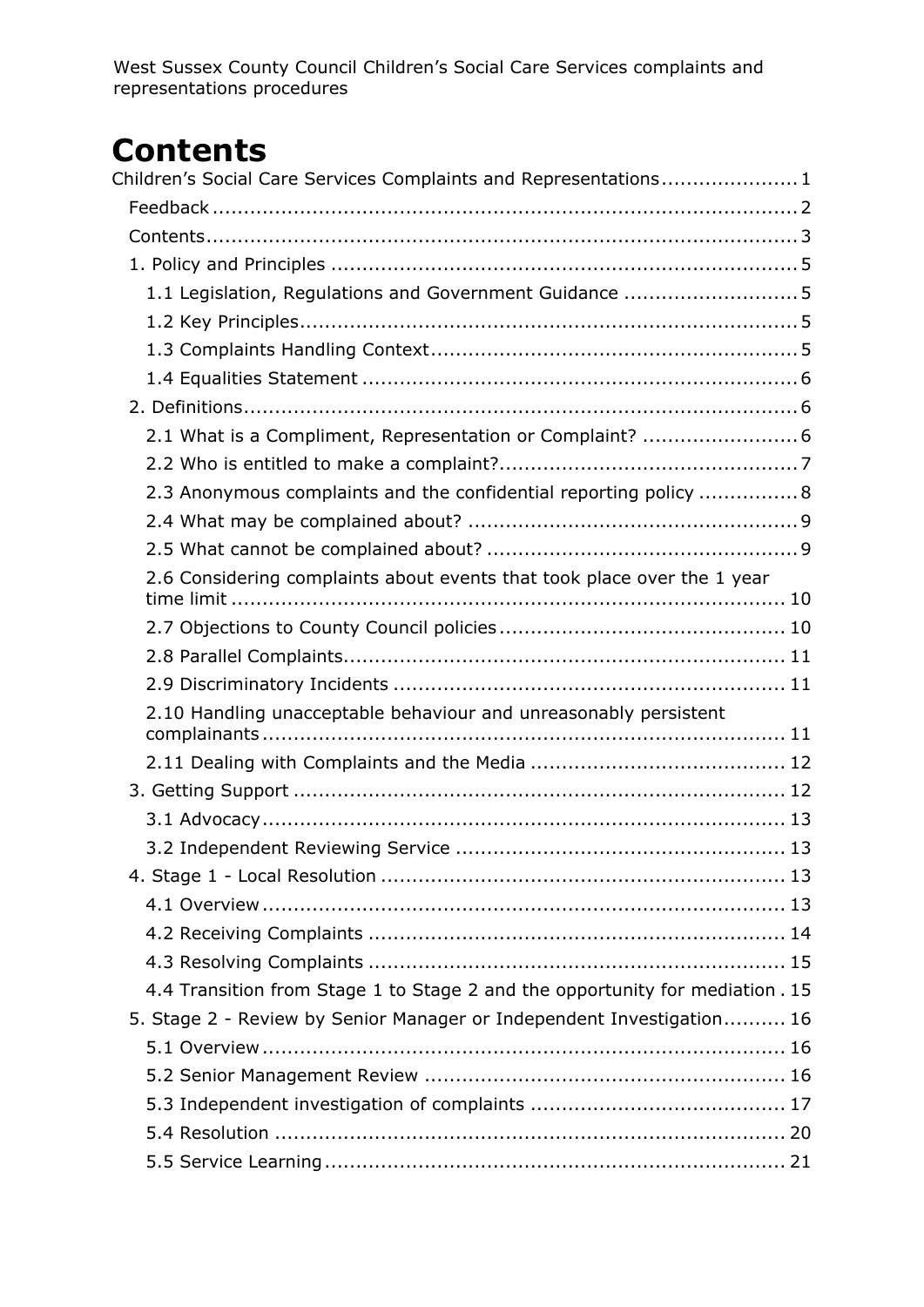| 5.6 Early Referral to the Local Government Ombudsman Under the Children<br>Act 1989 Representations Procedure Regulations 2006  21               |
|--------------------------------------------------------------------------------------------------------------------------------------------------|
|                                                                                                                                                  |
|                                                                                                                                                  |
| 6.2 Stage 3 Independent Review of Complaints Under the Children Act 1989                                                                         |
|                                                                                                                                                  |
| 6.4 Complaining to the Local Government Ombudsman  25                                                                                            |
| 7. Where the Decision or Action has been the Responsibility of an External                                                                       |
| 7.1 Complaints Relating to Children's Homes or Foster Carers which are not                                                                       |
| 7.2 Complaints against National Health Service Bodies  27                                                                                        |
|                                                                                                                                                  |
|                                                                                                                                                  |
|                                                                                                                                                  |
| Appendix 2: Summary of Best Practice for Investigating Officers and<br>Independent Persons under the Children Act 1989 Representations Procedure |
|                                                                                                                                                  |
|                                                                                                                                                  |
|                                                                                                                                                  |
| Appendix 4: Approaches from MPs, Local Government Ombudsman or other                                                                             |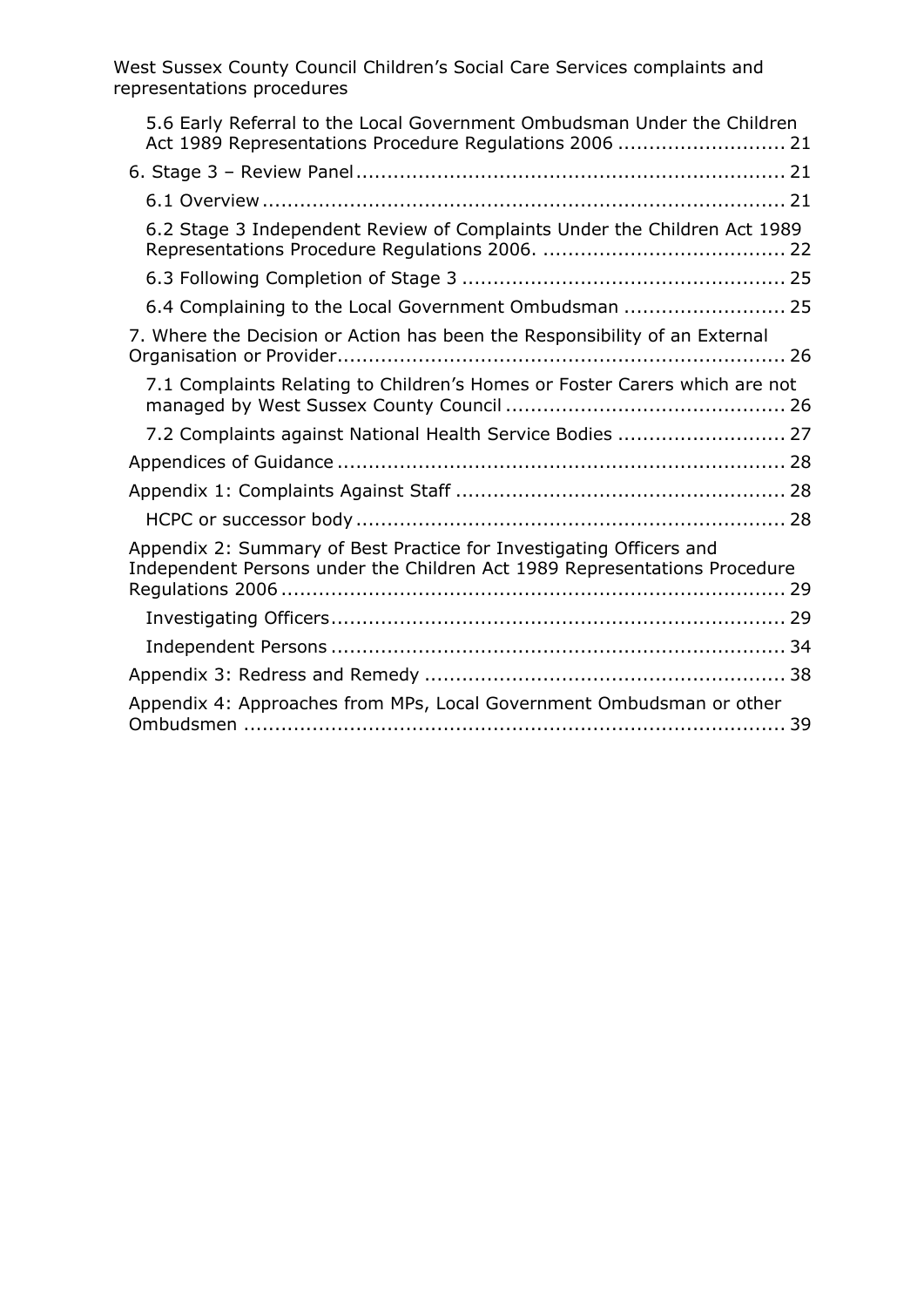# <span id="page-4-0"></span>**1. Policy and Principles**

This document sets out the complaints and representations policy, procedure and guidance for Children's Social Care.

This document should be seen as a public document. It should be made available to those who request it, without having to make a Freedom of Information request. Members of the public, complainants and advocates can ask for a copy from the Customer Relations Team.

Write to: The Customer Relations Team County Hall, West Street, Chichester, West Sussex, PO19 1RQ Phone: 01243 777100 Email: [feedback@westsussex.gov.uk](mailto:feedback@westsussex.gov.uk)

### <span id="page-4-1"></span>**1.1 Legislation, Regulations and Government Guidance**

- The Children Act 1989;
- The Children Act 1989 Representations Procedure (England) Regulations 2006;
- 'Getting the Best from Complaints': Social Care Complaints and Representations for Children, Young People and Others, 2006.

In cases where there is a statutory appeals process, or West Sussex County Council (WSCC) do not directly provide a service, WSCC may be limited to checking that the appeals processes or external service provider's complaints procedures have been carried out correctly.

### <span id="page-4-2"></span>**1.2 Key Principles**

Complaints and Representations are handled according to the 2006 guidance 'Getting the Best from Complaints'.

### <span id="page-4-3"></span>**1.3 Complaints Handling Context**

The Council must learn from complaints and representations and get the best from them.

Complaints and representations play an important part in performance management at Service, Council, Member and national level, so accurate data collection is critical.

Quality of service is at the heart of complaints and representation handling, and quality is the responsibility of all staff.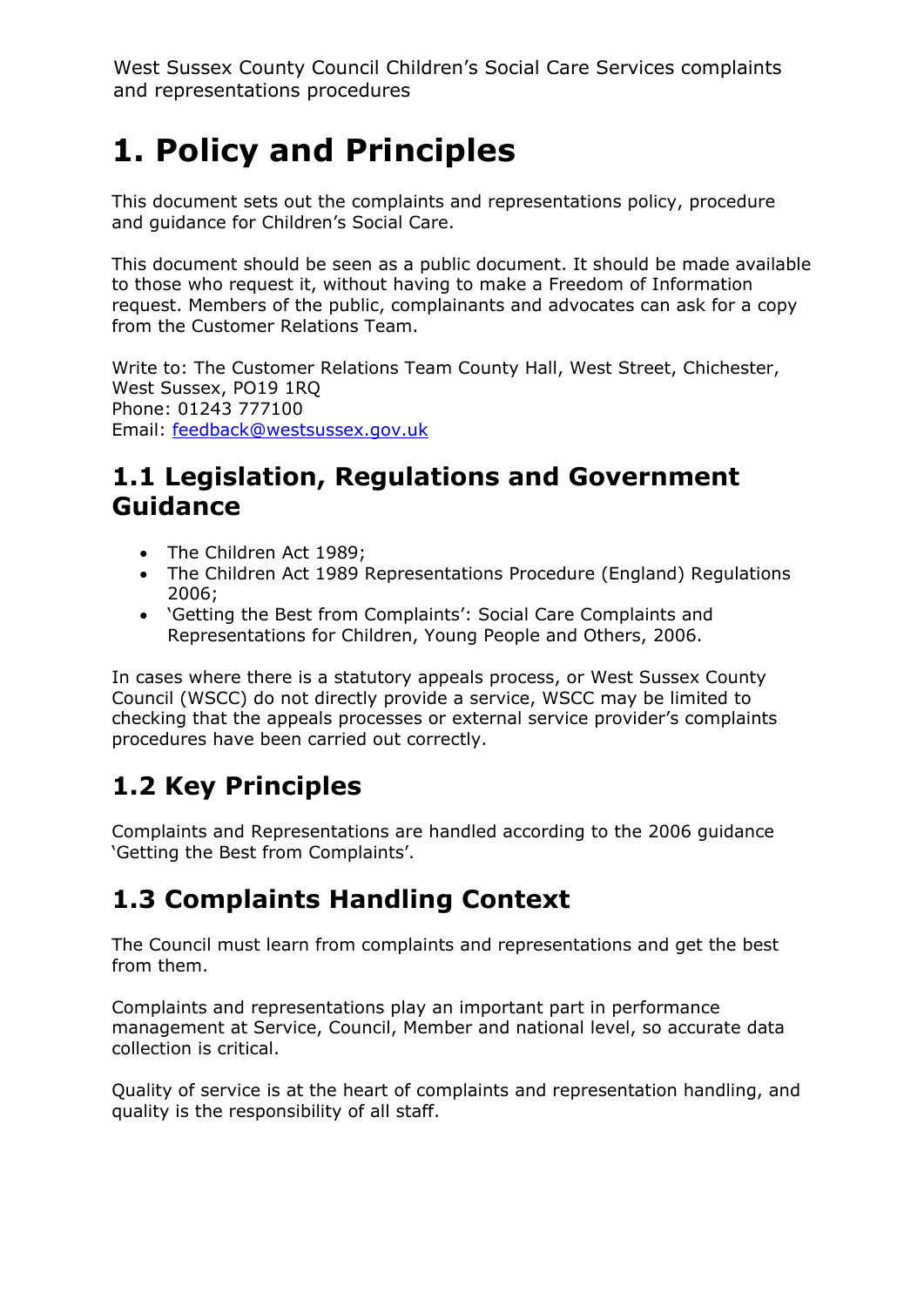Staff are expected to promote early resolution, keep a customer informed about the progress of their complaint or representation and provide a full response without delay.

Children and young people, particularly those with special needs and disabilities, may need extra help to make their complaint or representation. Help may be best provided by a relative or friend, or by the provision of an advocate.

Even in the context of a complaint there may be opportunities to record elements of good practice and compliments, which will be shared with relevant staff and their managers.

### <span id="page-5-0"></span>**1.4 Equalities Statement**

It is a fundamental principle of West Sussex County Council's policies that all people are equally valued, regardless of their age, disability or impairment, colour, ethnic or national origin, nationality, race, religion or belief, gender, sexual orientation, marital status, responsibility for dependants, trade union membership status and activity, and or political views or affiliations. We are therefore committed to promote equality of opportunity:

- As a provider of services;
- As a large employer of people.

We will make sure services are equally accessible and relevant to all clients and our recruitment and employment practices and procedures will actively promote equal opportunity.

We will use our influence and community leadership to promote understanding and harmony between people. We will help to develop strong, secure, selfreliant, self-confident communities free from unlawful discrimination.

We will work with other agencies and organisations in seeking to eliminate discrimination, harassment and attacks on any group or individual.

We will monitor the effectiveness of what we do in these areas and continuously seek to improve our performance.

# <span id="page-5-1"></span>**2. Definitions**

### <span id="page-5-2"></span>**2.1 What is a Compliment, Representation or Complaint?**

#### **2.1.1 Compliments**

Many customers who use our services wish to give a compliment about the services they receive. We welcome compliments and thank people who take the time and trouble to give them.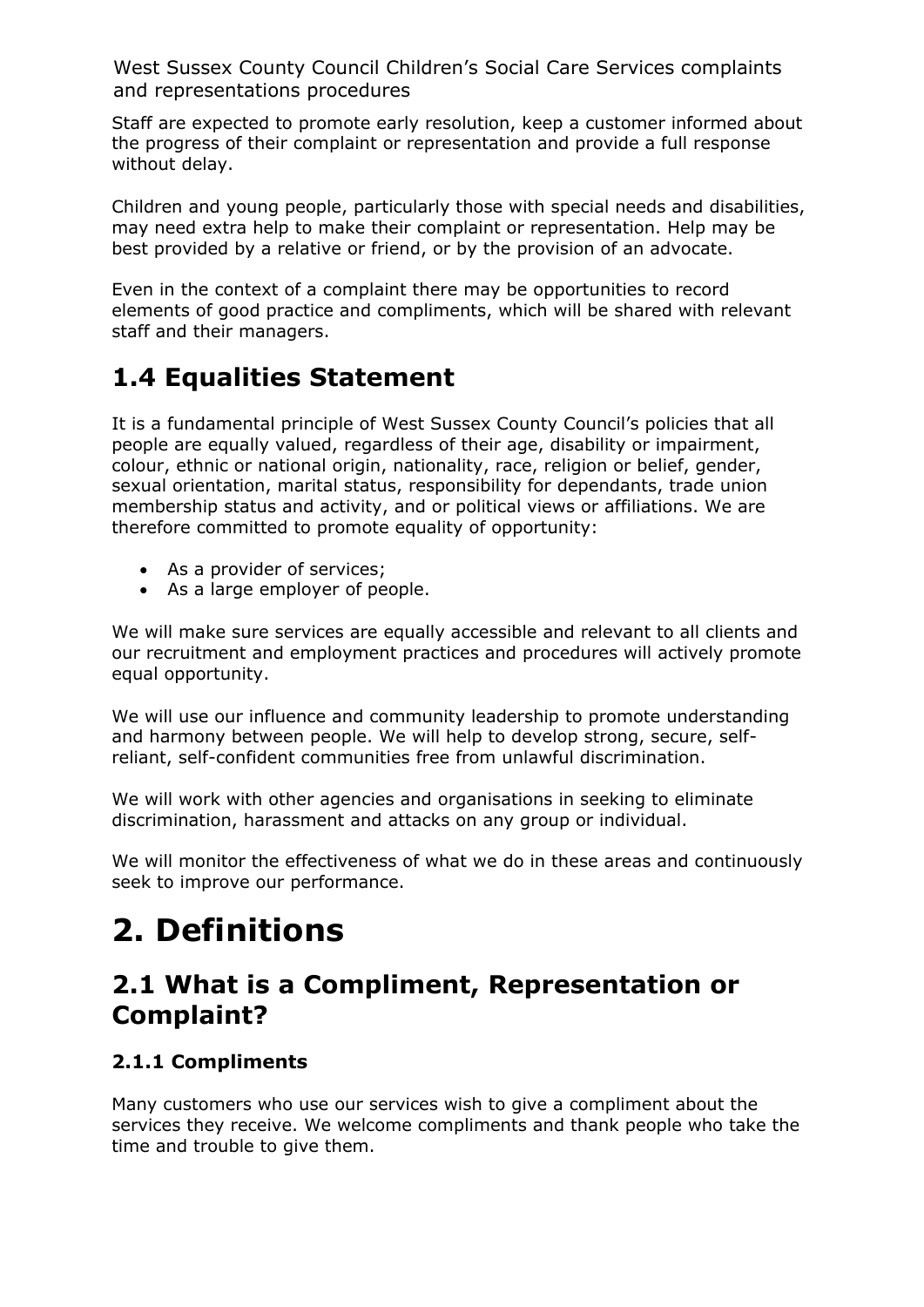A compliment is an expression of satisfaction, however made, about the standards of service, or action by the County Council or its staff, affecting an individual customer or group of customers.

#### **2.1.2 Representations**

A representation allows children and young people (or their representatives), parents and carers to comment on the services they receive, to ask for changes to be made, and ask about services they would like to receive. They can also comment about the place they live and the services they value the most.

People can therefore make representations without them being complaints.

Concerns raised by people who have 'insufficient interest' under the Children Act to access the complaints procedure may be accepted as representations to ensure that they are properly considered.

#### **2.1.3 Complaints**

A complaint is an expression of dissatisfaction, however made, about the standards of service, actions or lack of action by the County Council or its staff, affecting an individual customer or group of customers.

Where the matter can be addressed immediately or a constructive and acceptable suggestion made to achieve resolution, it is not necessary to use the formal complaints procedure. This should be recorded as 'day to day' business.

Where the concern cannot be resolved immediately it should be logged as a complaint, usually at Stage 1. Staff will need to ensure they have details of the reasons for the complaint, a note of which staff have been already been involved in the complaint and what the complainant would like to happen as a result of their complaint.

In some cases dissatisfaction with services should not be dealt with under our complaints procedure but under an external organisation's own complaints procedure, for example: Independent Residential Children's Homes complaints procedures. Appeals procedures and external complaints procedures are described in sections 7 and 8.

### <span id="page-6-0"></span>**2.2 Who is entitled to make a complaint?**

For complaints about social care services provided to children and young people there are statutory regulations concerning who can complain. The Children Act 1989 Representations Procedure Regulations 2006 is the legislation for dealing with complaints and representations about social care services for children and young people. The legislation states that the following may make a complaint:

• Any child or young person (or a parent of his/hers or any person who is not a parent but who has parental responsibility for him/her) who is being looked after by the local authority or is not looked after by them but is in need;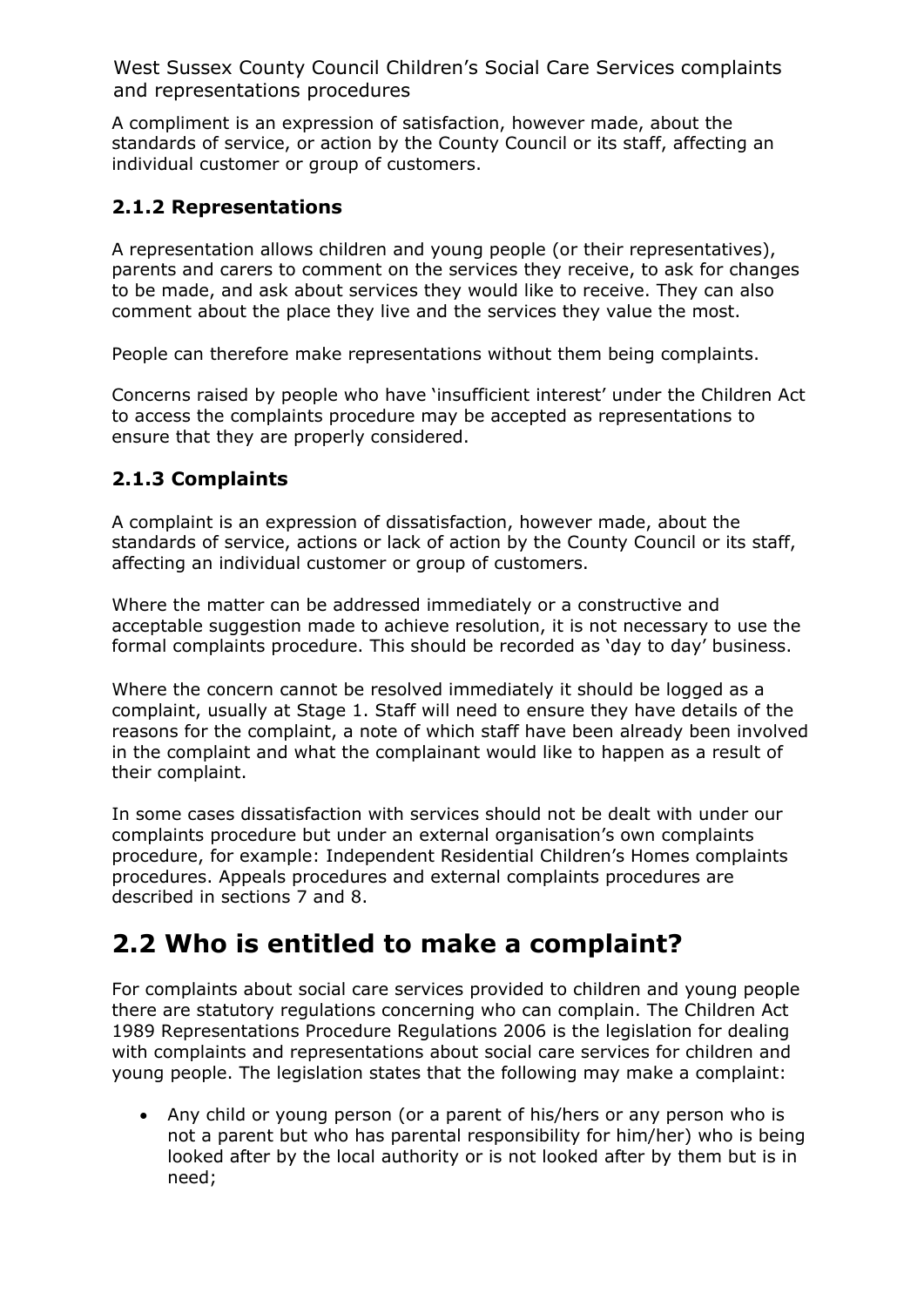- Any local authority foster carer (including those caring for children placed through independent fostering agencies);
- Children leaving care;
- Special Guardians;
- A child or young person (or parent of his/her) to whom a Special Guardian order is in force;
- Any person who has applied for assessment for Special Guardianship support services;
- Any child or young person who may be adopted, their parents and guardians;
- Persons wishing to adopt a child;
- Any other person to whom arrangements for the provision of adoption support services extend;
- Adopted persons, their parents, natural parents and former guardian, and;
- Any person that the local authority considers has sufficient interest in the child or young person's welfare.

If in doubt about an adult making a complaint on behalf of a child, the wishes and views of the child must be considered and taken into account. This is particularly the case where the complainant might discover information about a child or young person, which they would not be entitled to if they had made an access to records request instead.

It would also be a concern if the adult wished to have their complaint investigated without the knowledge of the child or young person or without the young person being kept informed.

The local authority has the discretion to decide whether or not a person making a complaint on behalf of a child is suitable to act in this capacity or has sufficient interest in the child's welfare. If the Complaints Manager decides that the person does not have sufficient interest then they will notify them in writing and explain that no further action will be taken.

Complaints about Children's social care services which are not made on behalf of a child (for example staff conduct) may be considered under the Council's Corporate Complaints Procedure.

### <span id="page-7-0"></span>**2.3 Anonymous complaints and the confidential reporting policy**

Complaints may be made anonymously. Staff taking an anonymous telephone call or receiving an anonymous email should explain that although the matter will be taken seriously, anonymous complaints cannot be dealt with under the complaints procedure and without additional evidence it may not be possible to fully resolve the concerns expressed.

The [confidential reporting policy](http://www2.westsussex.gov.uk/ds/constitution/part5-12.pdf) is a way for **staff** to anonymously report concerns about services. It applies to employees, volunteers and contractors working for the County Council on Council premises, for example, agency staff, builders, and drivers. It also covers suppliers and those providing services under a contract with the Council in their own premises, for example, care homes.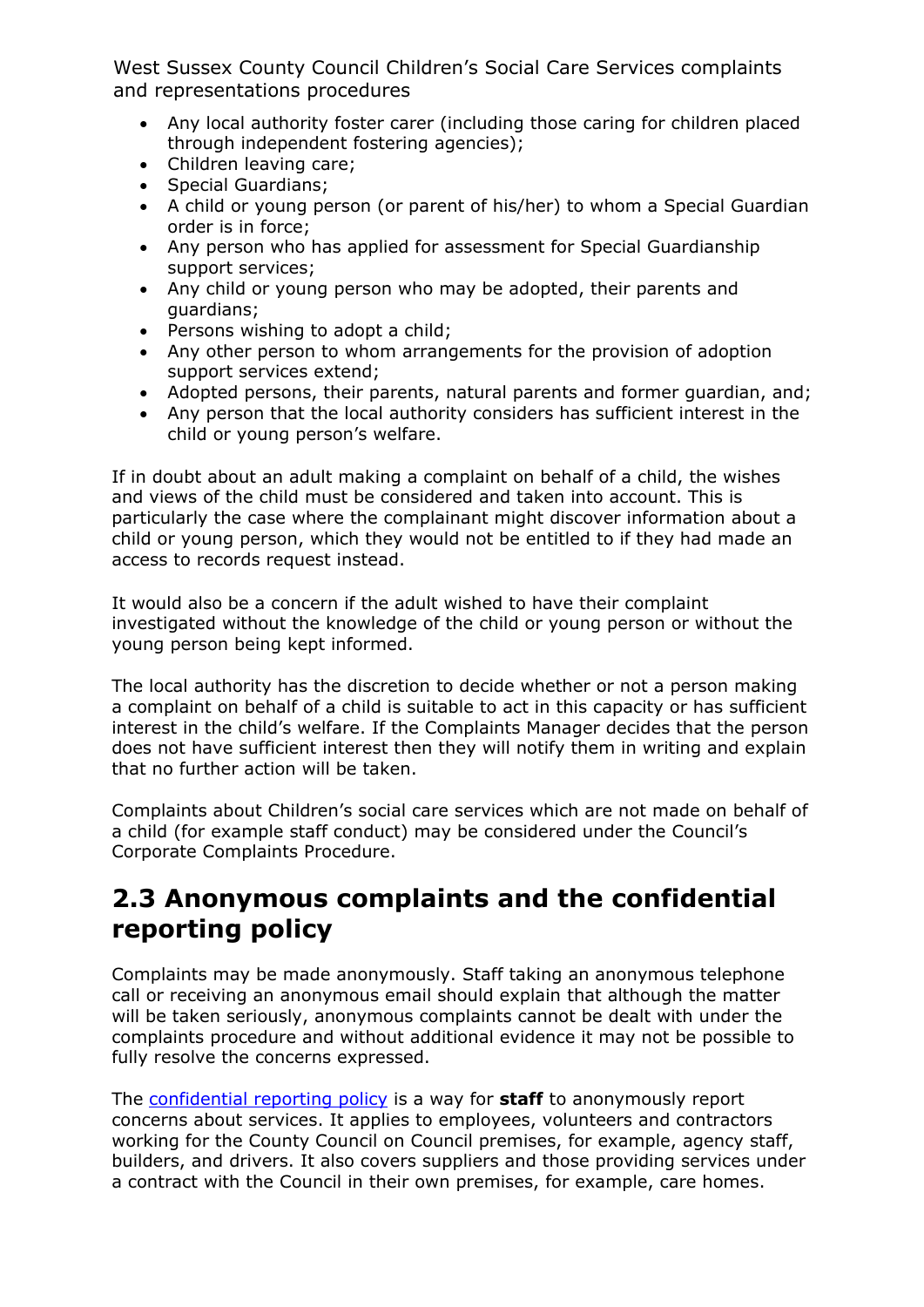### <span id="page-8-0"></span>**2.4 What may be complained about?**

Complaints about all functions of the local authority under Part 3 of the Children Act 1989 can be considered under this procedure, such as:

- An unwelcome or disputed decision;
- Concern about the quality or appropriateness of a service;
- Delay in decision making or provision of services;
- Delivery or non-delivery of services;
- Quantity, frequency or charge of a service;
- Attitude or behaviour of staff;
- Application of eligibility and assessment criteria;
- The impact on an individual of the application of a local authority policy.

### <span id="page-8-1"></span>**2.5 What cannot be complained about?**

This procedure does not apply when:

- The person wishing to complain does not meet the requirements of "Who is Entitled to Make a Complaint" and is not acting on behalf of such an individual;
- The complaint is solely in regard to actions and decisions of another local authority department, agency or body (e.g. Police, Court decisions, Child Protection Conferences);
- Matters should be dealt with under other procedures such as:
- Disciplinary proceedings;
- Grievance procedure;
- Complaints from staff about personnel issues;
- An appeals process already exists and has not been used such as Adoption/Fostering Panel Appeals;
- The local authority decides that to consider the complaint would prejudice any of the following concurrent investigations:
- Court proceedings;
- Tribunals;
- Disciplinary proceedings;
- Criminal proceedings;
- A court has made, is making, or is about to make, a determination on the matters which are the subject of the complaint (please consult with the Complaints Manager and/or Legal Services);
- The same complaint has already been dealt with through all stages of the complaints procedure;
- A person is raising an objection to policy. Policy matters should be directed to the Cabinet Member with the support of the appropriate senior manager, so that a consistent approach can be taken, and response made.

#### **2.5.1 Complaints in Abeyance**

A complaint may be put in abeyance if disciplinary procedures or grievance procedures are under way; or parts of the complaint are directly about issues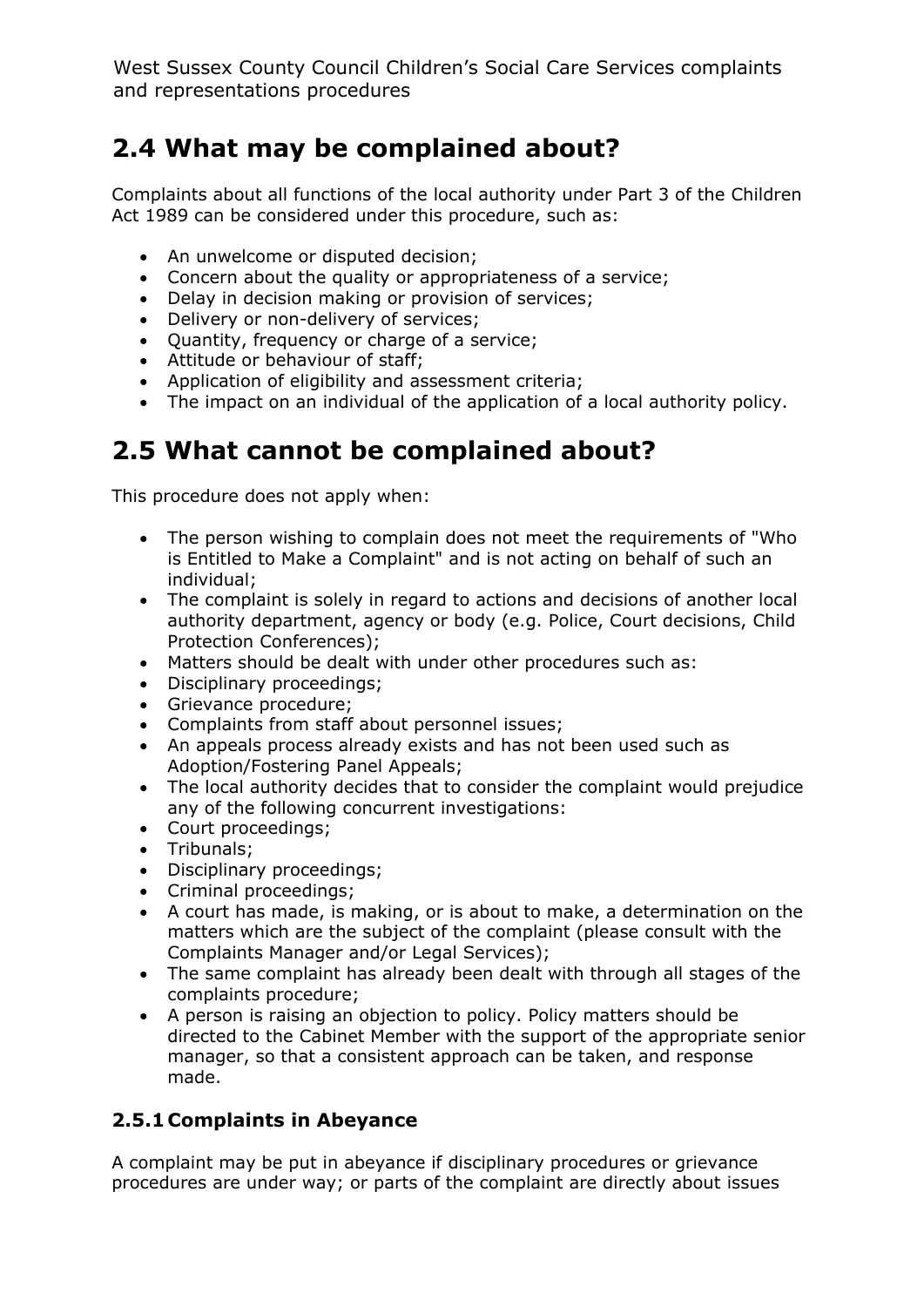that are being specifically adjudicated upon in court.

The Complaints Manager/Legal Services will advise when the remainder of the complaint can re-start and which, if any, parts can be dealt with.

### <span id="page-9-0"></span>**2.6 Considering complaints about events that took place over the 1 year time limit**

Normally the local authority does not need to consider complaints made more than one year after the grounds to make the representation arose.

However there are special considerations for young people who would like to make a complaint about something that happened to them in their past. If a young person only becomes aware of an issue years after it happened, or they did not feel able to make a complaint at the time, they can ask the Complaints Manager to consider their complaint under this procedure. The Complaints Manager will need to consider whether it will be possible to conduct a fair and thorough investigation and will need to take the following into account:

- Do records still exist and if so do they have enough information in them to provide evidence about the complaint?
- Are the staff who were involved at the time still available?
- If the events took place a long time ago, is it fair to expect staff to remember all the details if there are no records to provide evidence?

If the complaint relates to child protection matters, those aspects of the complaint will be dealt with under the Council's Historic Abuse Protocol as per the Pan-Sussex Child Protection and Safeguarding Procedures. The Protocol can be found on the 'Allegations against someone who works with children' page of the West Sussex Safeguarding Children Board website.

### <span id="page-9-1"></span>**2.7 Objections to County Council policies**

If staff carry out a legitimate County Council policy correctly, it would be inappropriate for them to be the subject of a complaint. However, the Council must respond to the representation. Policy matters should be directed to the appropriate senior manager, so a consistent approach can be taken, and response made, including taking appropriate actions regarding any necessary changes to policy/guidance.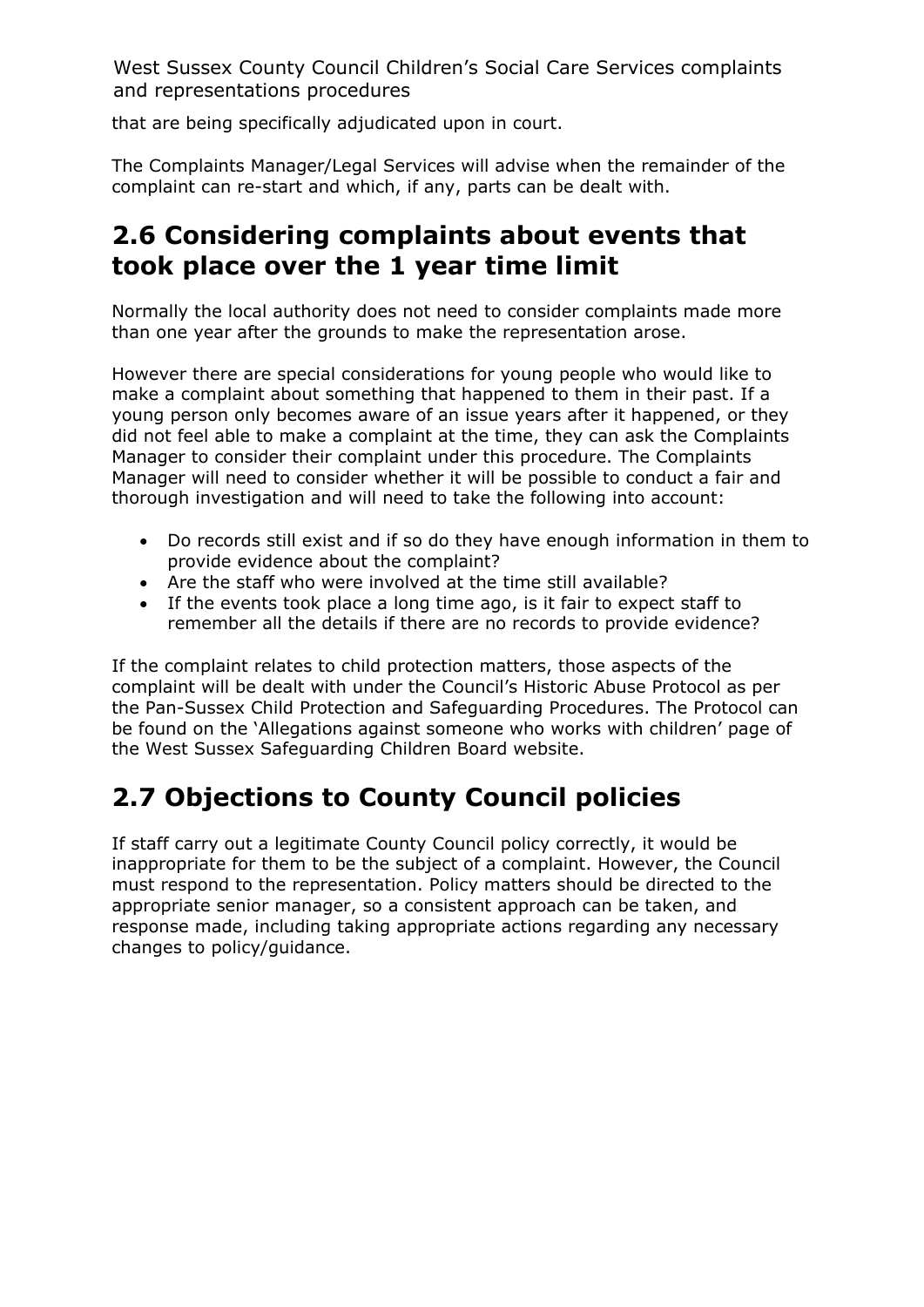### <span id="page-10-0"></span>**2.8 Parallel Complaints**

There are occasions where the Council receives complaints from 2 parties regarding the circumstances of the same young person(s). For example:

- Two members of the family make similar complaints at the same time;
- An adult who may or may not be the parent and a young person may both be complaining about the same thing;
- The adult and young person may disagree about whether a complaint should be made or not;
- Two people might be making complaints which have a direct effect upon one another.

The central issues for consideration are:

- Who is the primary complainant;
- Is it reasonable for the adult's wish to prevail where the young person has been most affected by the issues involved in the complaint;
- How should the complaint be investigated;
- Who should investigate it;
- Might information arise through investigation to which the person making the complaint is not entitled. For example, will information come to light to which they would not be entitled through request for access to records?

In such cases the Complaints Manager will decide, in consultation with service management how the investigation will be managed and how the response(s) should be issued.

### <span id="page-10-1"></span>**2.9 Discriminatory Incidents**

West Sussex County Council is committed to ensuring everyone living in West Sussex is free from discrimination.

If a customer making a complaint feels that a discriminatory incident has taken place, the complaint will be investigated appropriately and it will be recorded on the complaint record that the complainant perceived the incident to be of a discriminatory nature.

Advice on how to report a discriminatory incident can be found on the [report a](http://www.westsussex.gov.uk/default.aspx?page=9806)  [hate crime incident](http://www.westsussex.gov.uk/default.aspx?page=9806) webpage

If an incident is perceived to be particularly serious and there is a risk to anybody involved it should be reported to the police by dialling 999.

### <span id="page-10-2"></span>**2.10 Handling unacceptable behaviour and unreasonably persistent complainants**

WSCC staff should follow the County Council [procedure and guidance on](https://www.westsussex.gov.uk/media/11493/pro_guide_handling_comps_un_behaviour.pdf)  [handling unreasonably persistent complaints and unacceptable behaviour.](https://www.westsussex.gov.uk/media/11493/pro_guide_handling_comps_un_behaviour.pdf)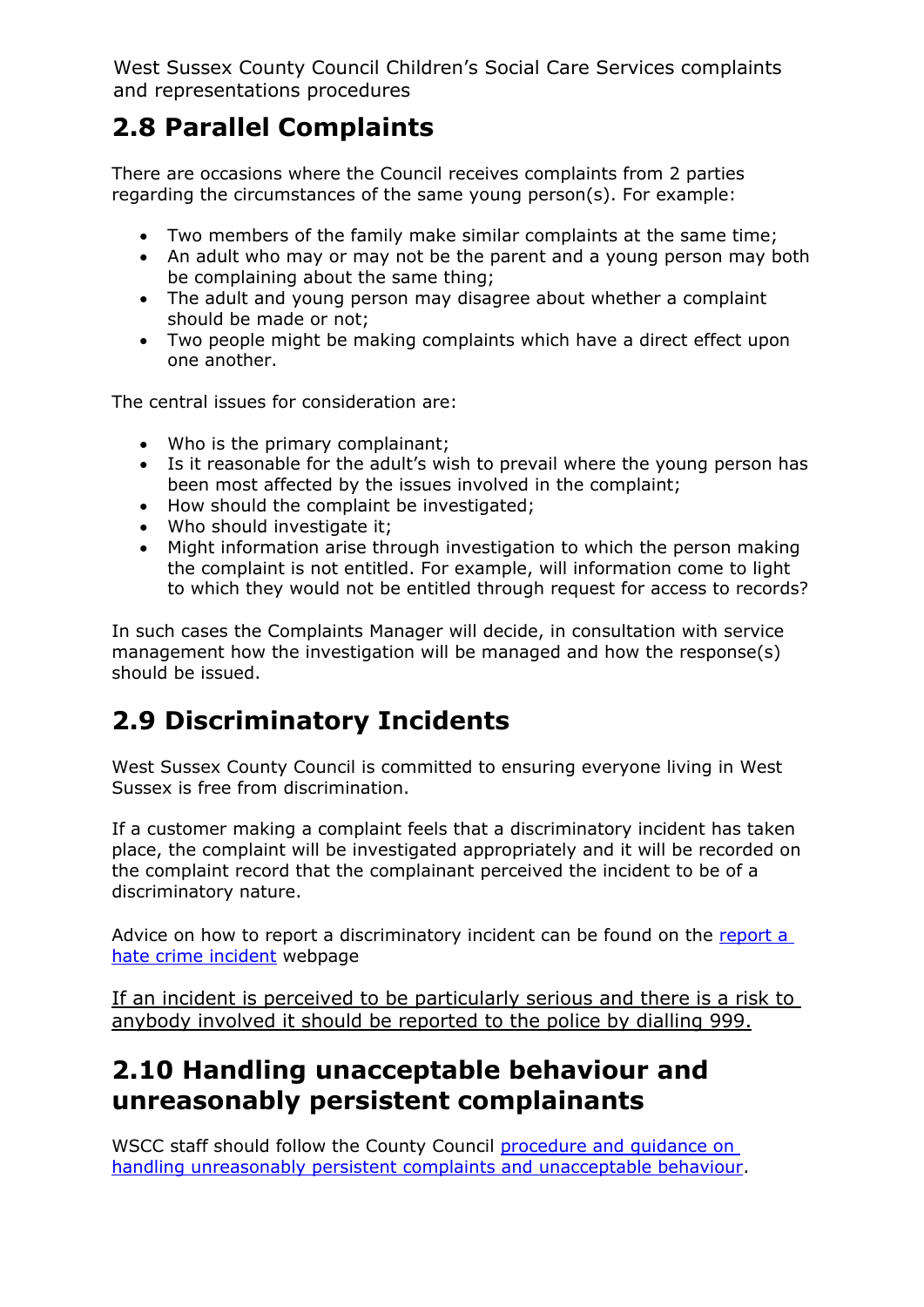### <span id="page-11-0"></span>**2.11 Dealing with Complaints and the Media**

Whilst most complaints remain strictly confidential some come to the attention of the media or are likely to do so. This usually occurs if the complaint has a degree of public interest, is politically or otherwise sensitive, or has a current high profile. Whatever the reason, the handling of media involvement is a specialist task and the following principles must be observed:

- Media contact should be managed by communications professionals. It is only too easy to be 'led' into saying things, which will be regretted later;
- Media and complaints handling should remain separate otherwise it can compromising those dealing with the complaint;
- The fact that the complainant has gone to the media, local or national, does not absolve the Council from its responsibility to maintain confidentiality;
- A balance has to be struck between being responsive rather than defensive, without compromising the confidentiality of the individual.

Steps to be taken in the event of media interest:

- The member of staff should immediately notify their manager;
- When the manager becomes aware of actual or potential media interest, they must immediately advise the senior manager and the Complaints Manager. It will then be agreed which senior manager will brief the Communications Team and lead on the complaint from the operational point of view;
- The senior manager will brief other relevant senior managers and Elected Members and ensure that all other managers involved are kept informed as appropriate;
- In planning media management staff directly involved must provide information. This is a priority because having the full facts in advance will place the council in a professional light and it will avoid having to be vague or even to retract later.

Although the complaint and the media are handled separately, the successful management of each is professionally dependent upon the other.

# <span id="page-11-1"></span>**3. Getting Support**

The complainant may ask whether they can have someone to support him/her. The following options can be considered:

- A friend;
- A relative;
- A neighbour;
- An advocacy service.

The choice should be carefully thought through in order that the complainant does not lose control of his or her own complaint, does not lose the opportunity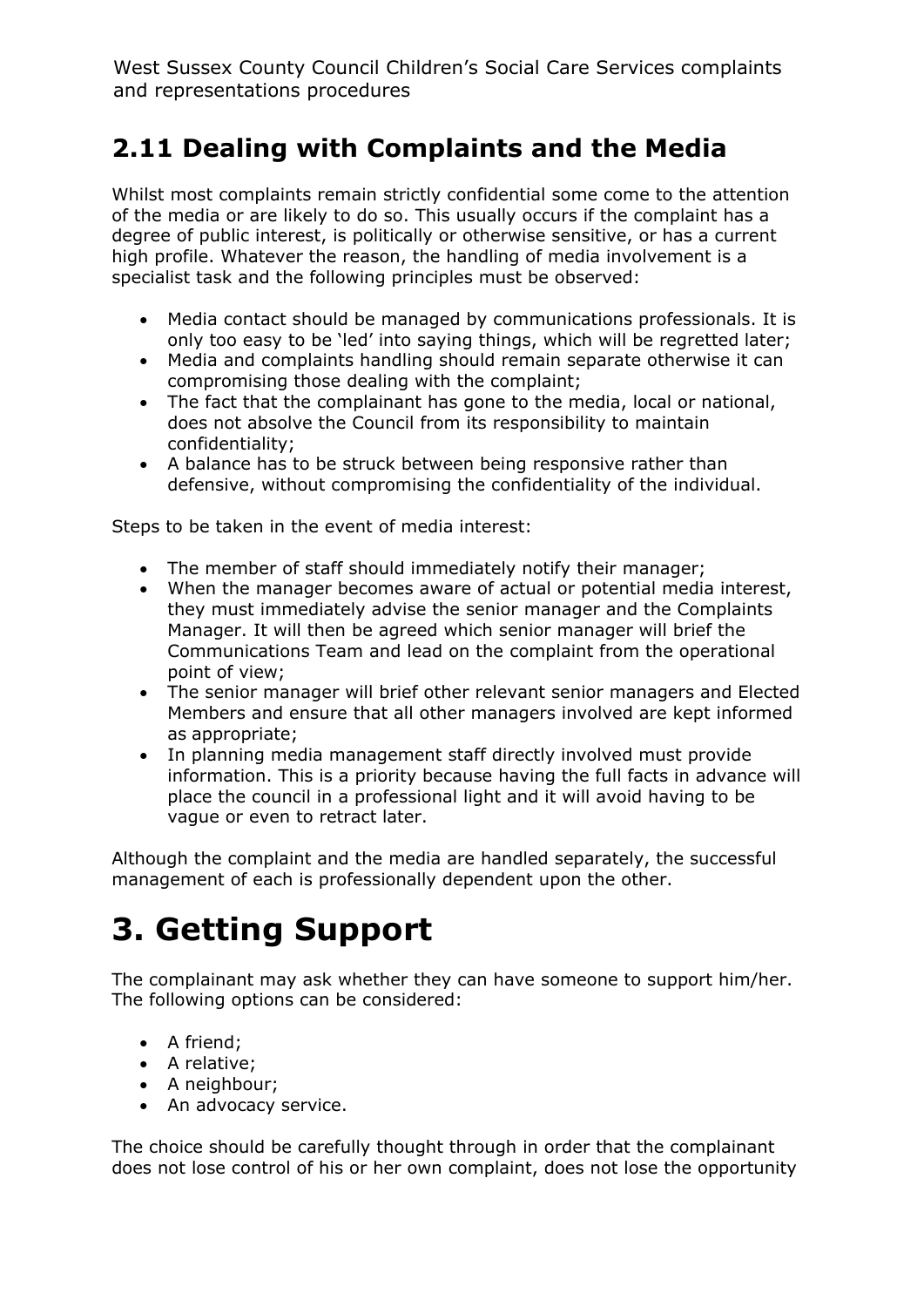to express their feelings direct, and does not find that they have shared confidential information with someone who may not be fully trusted with it.

### <span id="page-12-0"></span>**3.1 Advocacy**

Children and young people who want to make a complaint [will be offered the](https://www.westsussex.gov.uk/education-children-and-families/your-space/life/advocacy/)  assistance [of an advocate](https://www.westsussex.gov.uk/education-children-and-families/your-space/life/advocacy/) to help them.

Vulnerable adults may also need the help of an advocate to make a complaint. (see ['Advocacy for](https://www.westsussex.gov.uk/social-care-and-health/how-to-get-social-care-help/having-someone-to-speak-for-you/) Adults' on our website)

Advocacy is about helping a person speak out about what they want and ensuring they understand their rights. An advocate can also speak out on a person's behalf and help sort out problems that affect them.

The following definition is from the Advocacy Charter 2002:

*"Advocacy is taking action to help people say what they want, secure their rights, represent their interests and obtain services they need. Advocates and advocacy schemes work in partnership with the people they support and take their side. Advocacy promotes social inclusion, equality and social justice."*

It is completely up to each person whether or not he or she wants to have an advocate. If a person is unsure, they can talk to their social worker or the Customer Relations Team for information and advice about getting an advocate.

### <span id="page-12-1"></span>**3.2 Independent Reviewing Service**

Independent Reviewing Officers chair Looked After Children's Reviews. They are not responsible for making complaints on behalf of children or young people. However they will make sure that children and young people know about the complaints procedure and that they know they have a right to have an advocate supporting them.

When the Customer Relations Team receives a complaint, they may contact the child or young person's Independent Reviewing Officer to discuss how best to deal with the problem. If there is a serious complaint, especially about a child or young person's care plan, then the Independent Reviewing Officer should be told about the complaint and should be involved in trying to resolve the concerns.

# <span id="page-12-2"></span>**4. Stage 1 - Local Resolution**

### <span id="page-12-3"></span>**4.1 Overview**

Complaints and representations must be dealt with as quickly as possible. Most importantly, discussions should take place with the complainant in order to promote early local resolution. Where this happens, the working relationship between staff and people who use services is likely to be improved.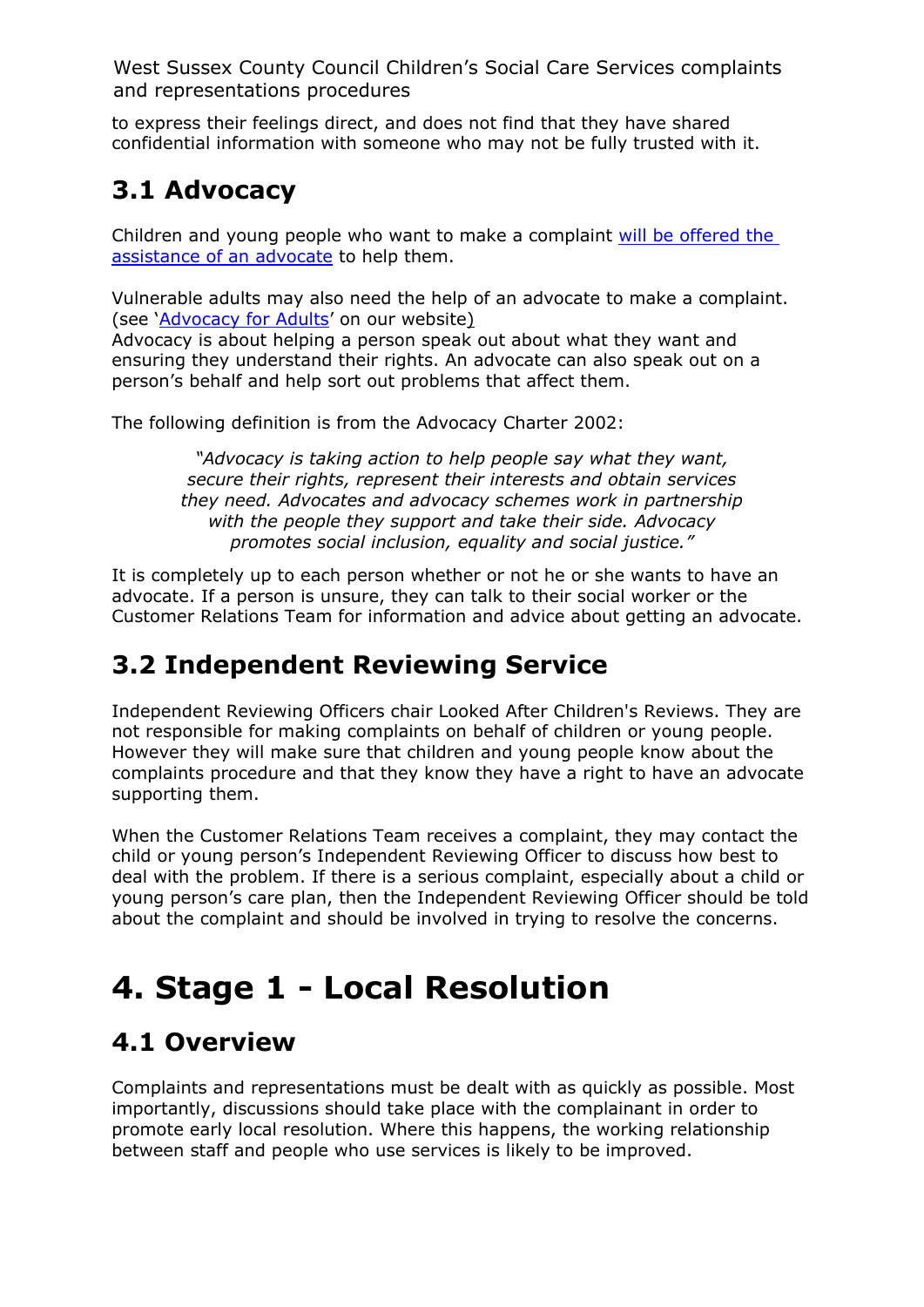The manager responsible for the case (for example the team manager/ team leader) will usually investigate and respond to the complaint at Stage 1.

Any learning points will be recorded by the Complaints Manager who will confirm that the relevant actions have been implemented.

### <span id="page-13-0"></span>**4.2 Receiving Complaints**

Complaints must be accepted initially in any format which the complainant chooses, including orally, in writing, by e-mail or text message or website facility.

When a complaint or representation is made direct to the service, the manager will ensure that the communication is 'date-stamped' and recorded, and will notify the Customer Relations Team.

The manager who is currently dealing with the case is usually responsible for dealing with the complaint. If the case is closed, it belongs to the team who most recently dealt with the case. Sometimes complainants may lodge their complaint with the wrong team and it is the responsibility of the officer who receives the complaint to pass it to the correct team within 1 working day.

The manager should respond to a complaint within 10 working days of receiving it.

The 'start date' for receiving the complaint should be the day that the County Council received the complaint. However the manager can take an extra 10 working days to respond if circumstances make it necessary, for instance:

- An advocate is needed;
- Key staff are on holiday;
- The complaint is very complicated (e.g. involving more than one part of the service).

If the manager needs the extra 10 working days, then they must explain to the complainant as soon as possible and the reason must be sent to the Customer Relations Team and recorded on the complaint file.

The safety and protection of children and young people is a higher priority than the investigation of a complaint. If the complaint concerns the safety of a child, child protection procedures should be instigated immediately and the complaint suspended until the issue of protection and safety has been concluded.

Complainants should be provided with information about the Local Government Ombudsman office. Children's complaints leaflets contain this information and therefore should be sent out to the complainant.

Staff directly involved in the complaint may require additional support and supervision and can be referred to the staff counselling service if appropriate (also see Appendix 1).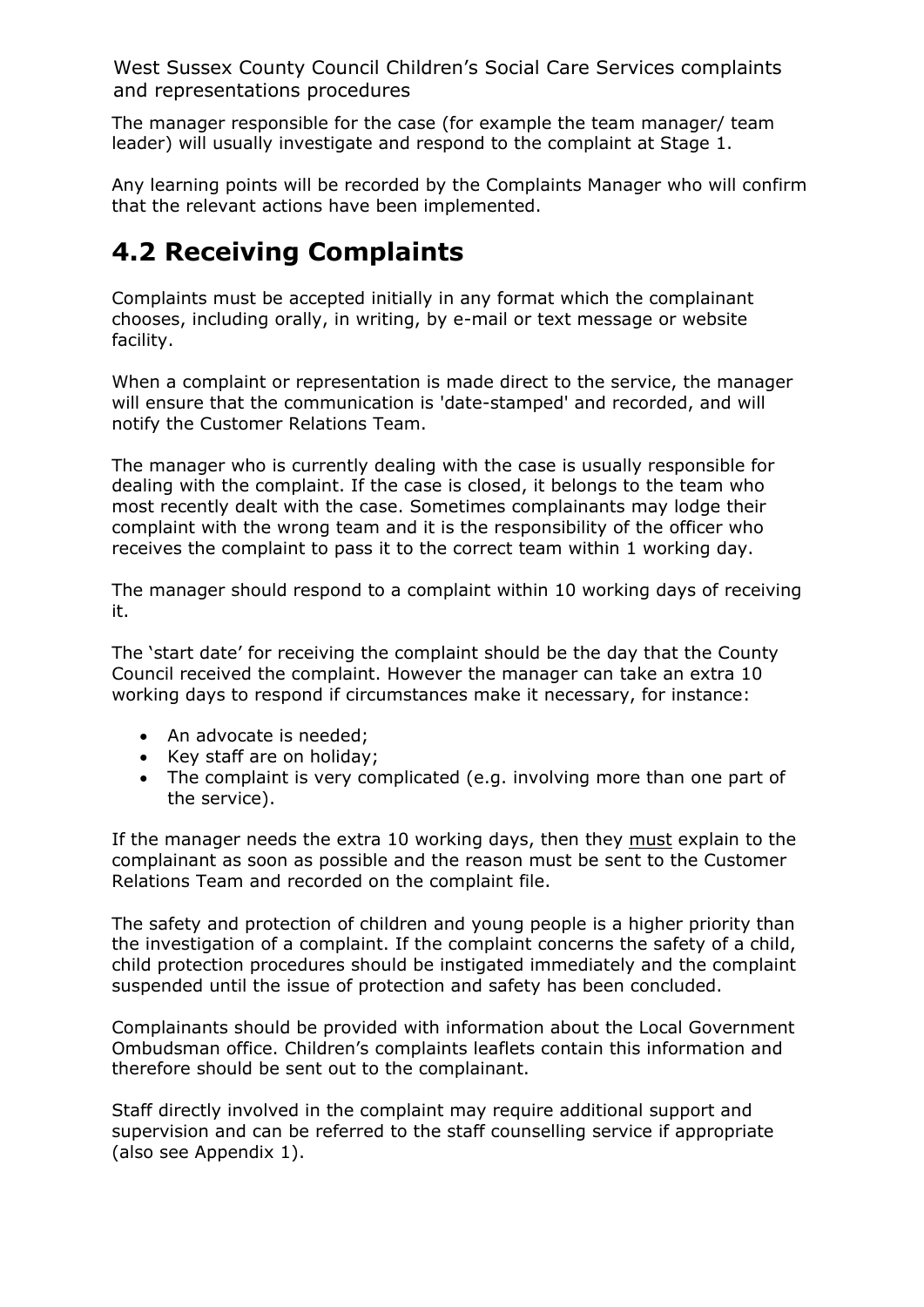### <span id="page-14-0"></span>**4.3 Resolving Complaints**

Stage 1 is the time to attempt problem solving. Staff can use tact, diplomacy and flexible thinking to find a satisfactory solution for all concerned.

All elements of the complaint under Stage 1 should be fully addressed within 10 working days whenever possible and the manager should consider whether a telephone call or a meeting with the complainant will be the best way to sort things out.

If a complaint is resolved during a meeting or telephone call, that date will be recorded as the date the complaint was responded to, however the manager must confirm the outcome of the discussion in writing to the complainant, as soon as possible.

If the manager feels that a discussion with the complainant would not be appropriate then they should send the full written response within 10 working days. If more time is needed, the complainant should be advised that the complaint may take up to 20 days to respond to.

The manager should bear in mind that even if fault is found, an apology is usually sufficient. If the complainant is 'out of pocket' as a result of the fault then the Service should arrange restitution.

If there have been learning points for the Service, then the manager should tell the complainant what they were. If procedures are to be changed as a result, then we should tell the complainant what they are and how they will be changed.

If the complainant has experienced 'time and trouble', anxiety or distress in bringing the complaint to our attention, then the Complaints Manager can advise on the scale of payment recommended by the Local Government Ombudsman to settle such local disputes with an ex-gratia goodwill payment.

The formal response letter should indicate to the complainant that if they remain dissatisfied they are asked to contact the responding manager or the Complaints Manager, who will explore the possibilities for resolution of any outstanding issues. If resolution fails at this stage the Complaints Manager will discuss further options with the complainant.

### <span id="page-14-1"></span>**4.4 Transition from Stage 1 to Stage 2 and the opportunity for mediation**

If the complainant remains dissatisfied someone neutral may still mediate on the issues which are 'sticking points', should the complainant see this as a positive option.

Before any mediation meeting, the service representative must know the key 'demands' of the complainant and have obtained authority from the relevant senior manager to agree a range of resolutions. Equally they must be clear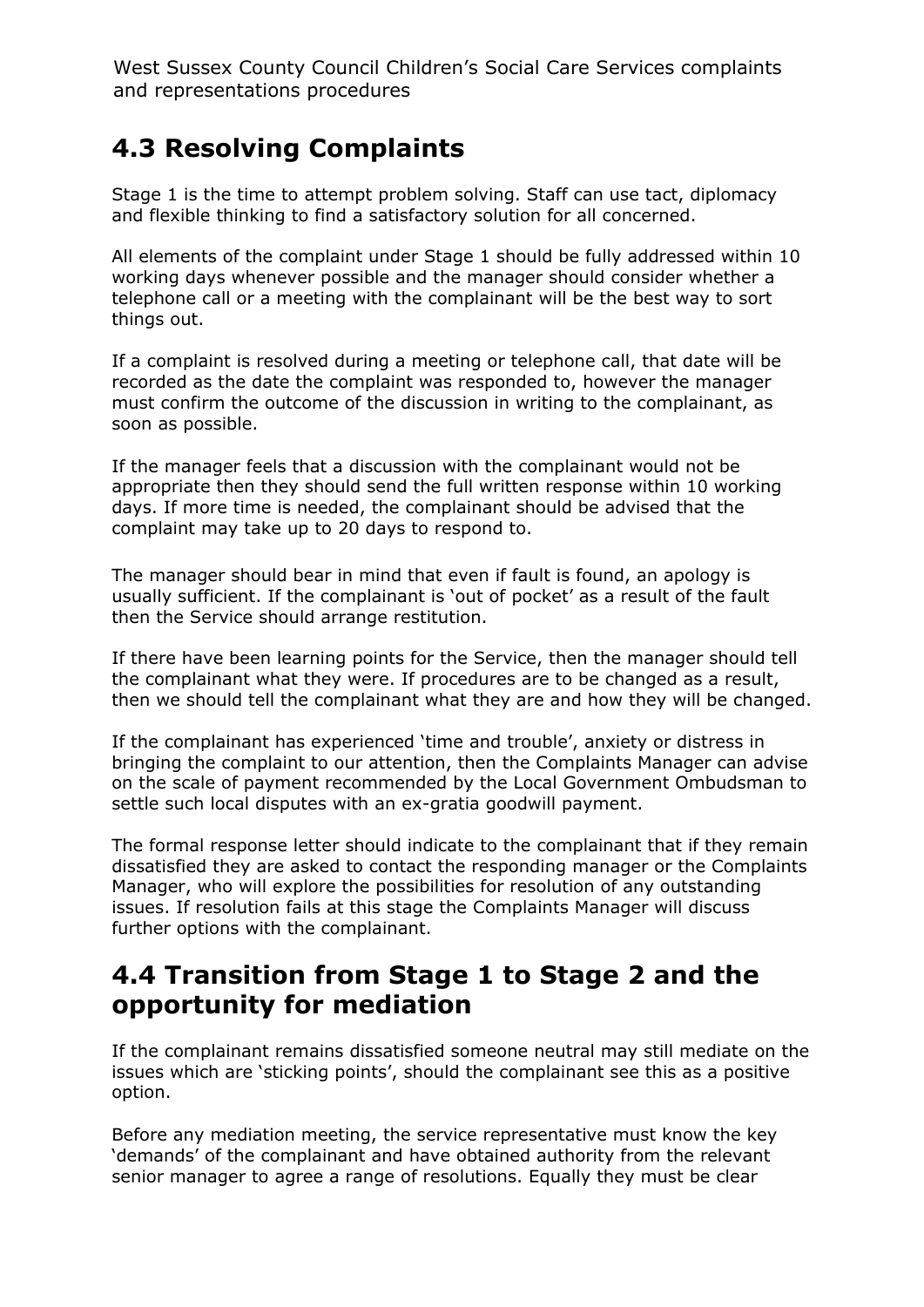about what is not negotiable. Acquiring authority only after the meeting may cause the opportunity for an immediate resolution to be missed.

If the mediation has been successful, the manager must write to the complainant confirming the agreed resolution.

# <span id="page-15-0"></span>**5. Stage 2 - Review by Senior Manager or Independent Investigation**

### <span id="page-15-1"></span>**5.1 Overview**

If the complainant is not happy with the response to their complaint at Stage 1 they can request Stage 2 of the complaints procedure. Under the Children Act 1989 Representations Procedure Regulations 2006 this involves an off-line review of the complaint and formal response by an appropriate senior manager; or an independent investigation.

Stage 2 does not imply that problem-solving activity is abandoned. At any stage during the review or investigation if it becomes clear that the complaint is now capable of resolution then the Complaints Manager should be advised.

### <span id="page-15-2"></span>**5.2 Senior Management Review**

A Stage 2 complaint review can be requested orally or in writing, however the details of the complaint must be agreed in writing.

An acknowledgment should be sent out within 3 working days of the request being made.

If the complaint is made directly by the young person, they should be advised of their right to be supported by an advocate, and assisted to identify a suitable advocate if they wish. The advocate may accompany the young person to any meetings; or act as their representative should the young person wish it.

The relevant senior manager should arrange for an off-line investigation and report by an appropriate manager.

The investigating manager will review the Stage 1 investigation and response to ensure that he or she is satisfied with the way the complaint has been dealt with.

The investigating manager should consider whether a meeting might be the best way to sort things out. If a complaint is resolved during a meeting or telephone call, that date will be recorded as the date the complaint was responded to, however the outcome of the discussion must be confirmed in writing as soon as possible.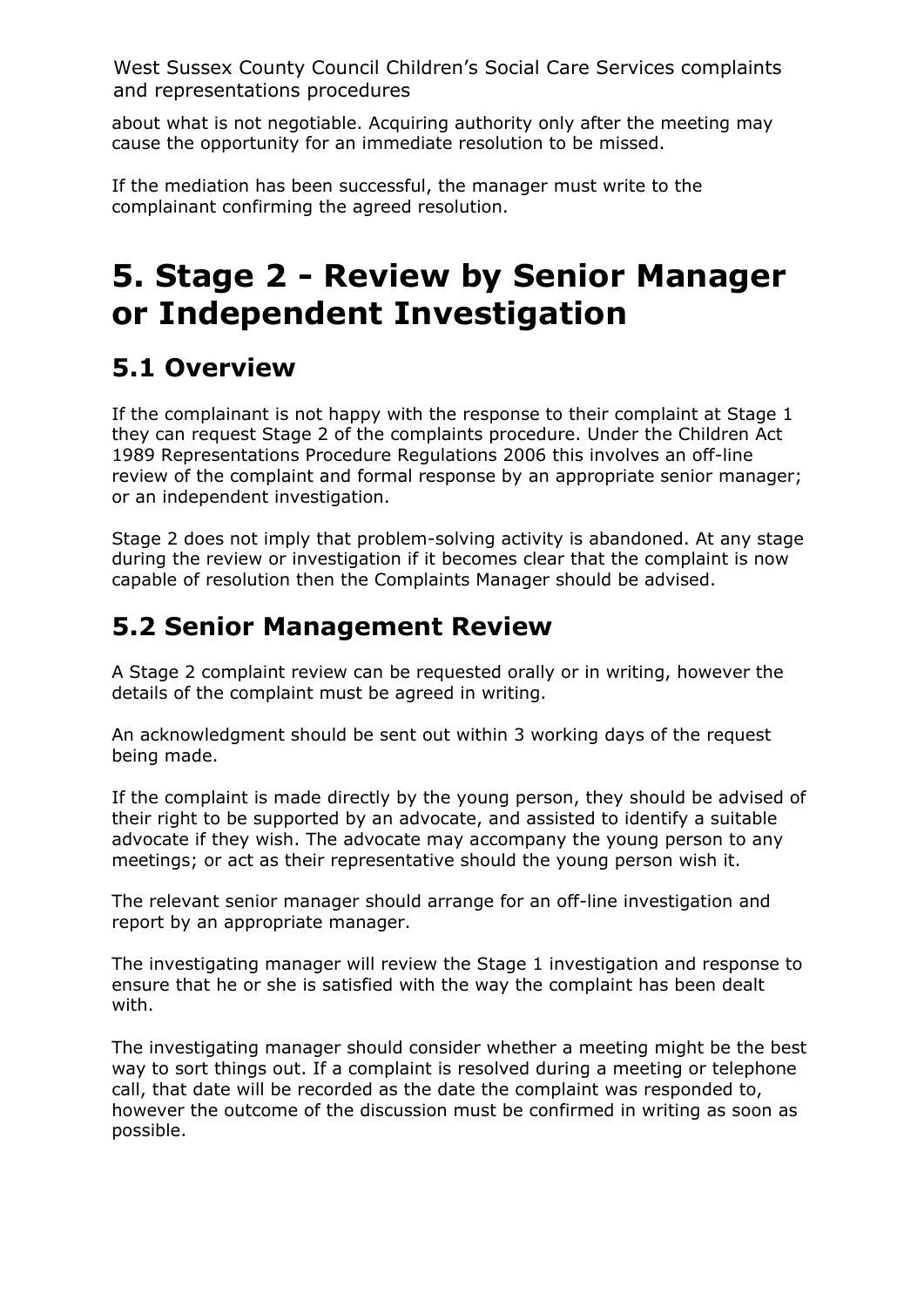The report is sent to the senior manager and the Complaints Manager. The senior manager should then respond to the complaint in an 'adjudication letter' accompanied by a copy of the report, abridged if necessary (see 5.3.4). The overall timescale for this process should not exceed 20 working days. This can be extended but the reasons for the extension must be explained to the complainant as soon as possible and the Complaints Manager must be notified.

### <span id="page-16-0"></span>**5.3 Independent investigation of complaints**

If an off-line review is not appropriate or is unavailable the Complaints Manager must ensure the complaint is allocated to an Independent Investigating Officer and Independent Person. After a thorough investigation the Investigating Officer and Independent Person will submit their reports to the appropriate senior manager who will then respond to the complainant in writing.

#### **5.3.1 The Process**

The standard of proof in an investigation must be the civil standard of 'balance of probabilities'.

The Complaints Manager will:

- Clarify the statement of complaint, ensure that the issues are able to be investigated, and that the desired outcomes of the complainant are achievable;
- Acknowledge the complaint, including advice about any potential delays, e.g. for legal advice, and initiate the investigation process;
- Identify an Investigating Officer, with the appropriate level of knowledge and skill for the particular complaint. The Investigating Officer will be recruited from the external pool of investigators;
- Identify an Independent Person with the appropriate level of knowledge and skill for this particular complaint from the external pool of Independent Persons;
- Ensure that the Investigating Officer and the Independent Person both receive full details of the complaint;
- Send formal standard letters explaining the process and contact details to the complainant, the Investigating Officer, and the Independent Person
- Receive the draft Statement of Complaint from the Investigating Officer and confirm that; the issues have been investigated at stage one; the desired outcomes are achievable; and that all aspects are able to be investigated

The Investigating Officer will carry out the investigation within the timescales set by the legislation and guidance, which is that the Service should respond to the complaint within 25 working days from the date when the Statement of Complaint is agreed. If an advocate is required, or there are exceptional circumstances or complexities, then a further 40 working days is allowed. However the reason for the extension must be recorded.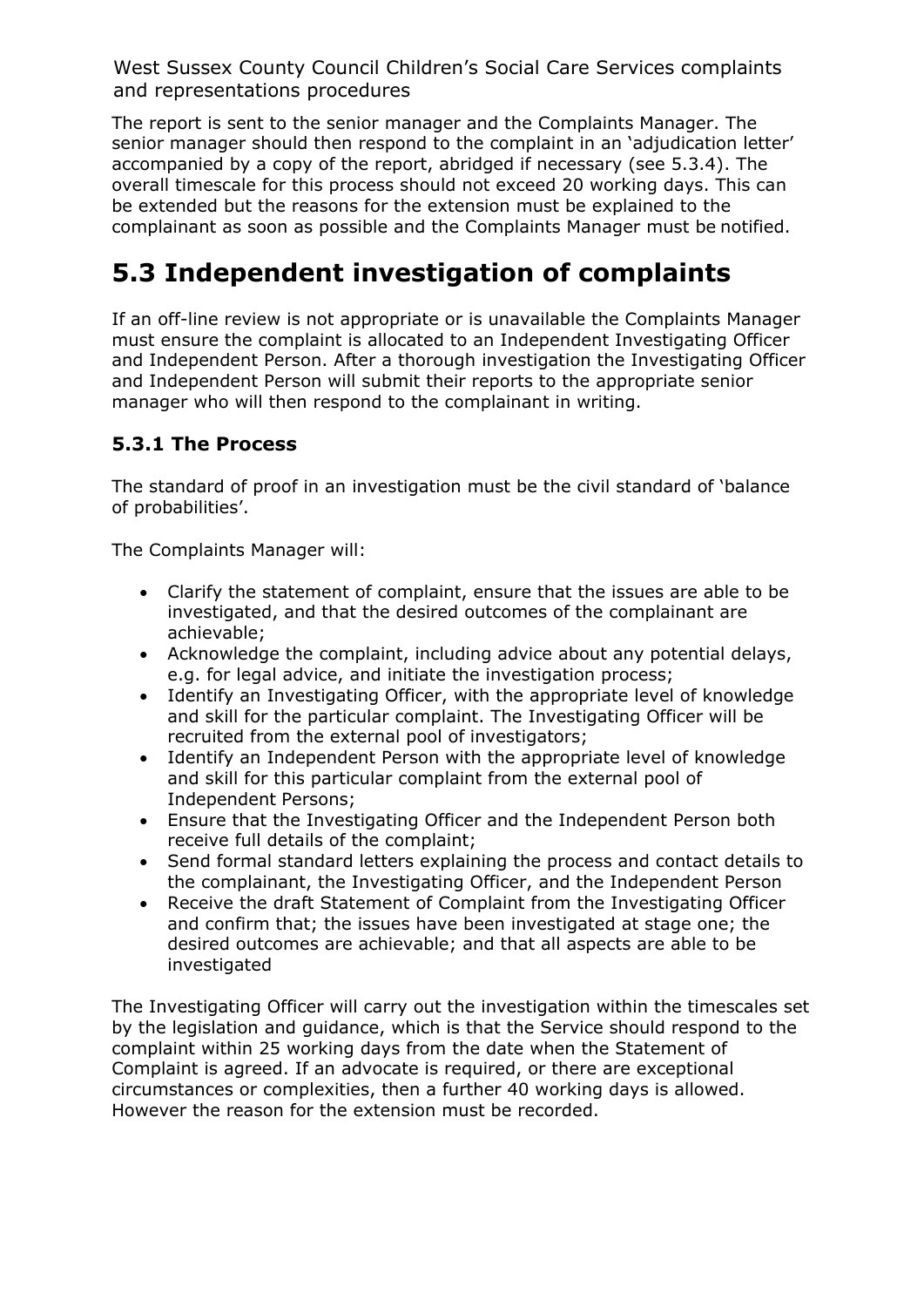At all times any departure from the original 25-day timescale should be as a result of a continuing discussion with the complainant and on the advice of the Complaints Manager.

The complainant can withdraw from the investigation at any stage. Where this is the case the Investigating Officer will notify all parties, tell them the reason why and what, if anything, the complainant wants to happen next. In turn, the Complaints Manager will confirm the withdrawal in writing to all parties including the complainant.

If the Complaints Manager feels the complaint merits continued investigation, regardless of the withdrawal, it will be conducted as an internal review outside of the complaints procedure. The complainant having withdrawn their complaint would not be entitled to be involved or to see the report of the internal review.

During the course of interviews with the complainant, staff and other professionals who may be involved, the Investigating Officer must ensure that a record is kept of each interview and that the interviewee has the opportunity to check the record for factual errors. This avoids the final report being unnecessarily questioned due to oversights, misunderstandings or contradictions between file record and the interviews.

#### **5.3.2 Investigation Reports**

Prior to the completion of their report of the investigation, the Investigating Officer and Independent Person should contact the complainant to clarify any outstanding issues that may have arisen in the process of the investigation.

Upon completion of the investigation the Investigating Officer will submit a report of their findings, conclusions and recommendations to the Complaints Manager who will consider any issues of data protection or factual accuracy and suggested ways of resolving the complaint.

The report should:

- Include all relevant information;
- State whether each point of the complaint is upheld, partly upheld, not upheld or that there is no finding;
- Distinguish between fact, feelings and opinions;
- Separately address findings, conclusions and recommended actions;
- Suggest ways to remedy the complaint where possible.

On receipt of the report the senior manager should respond to the complaint in an 'adjudication letter' accompanied by a copy of the report, abridged if necessary (see 5.3.4). Stage 2 investigation reports are commissioned and therefore owned by the Council. However, the Service's usual practice is to give a full copy of the report to the complainant together with the adjudication letter.

Decisions about sharing the report with anyone else will be agreed by the Complaints Manager, who will confirm when the report can be shared with the complainant.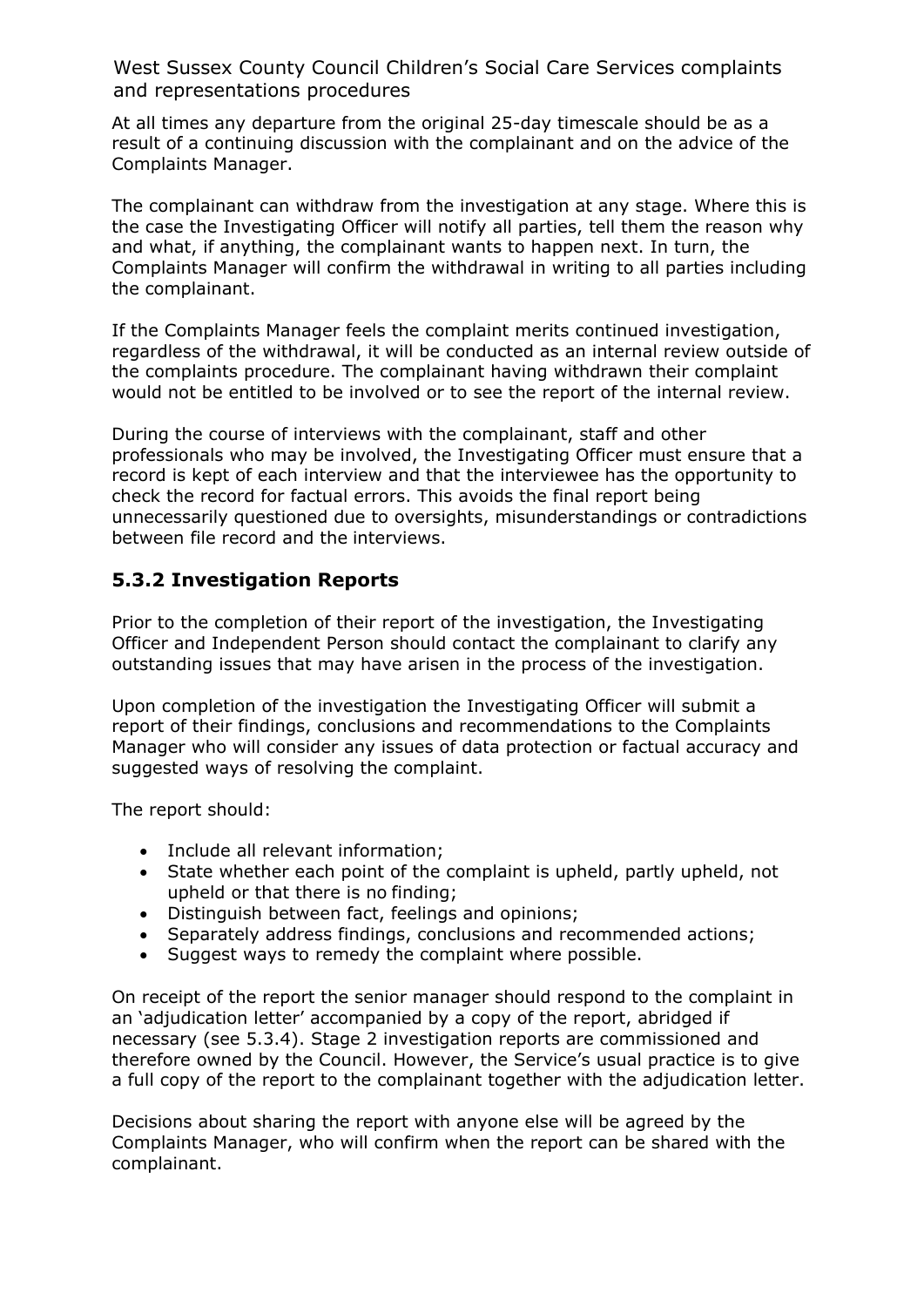The Independent Person will also present a separate report which will focus on the thoroughness and fairness of the investigation.

The Service will give a full copy of the Independent Person's report to the complainant.

On receiving the investigation report, if the complainant feels there are factual inaccuracies in the report then a meeting between the Investigating Officer, the Independent Person, the complainant and the Complaints Manager may be helpful.

#### **5.3.3 Investigation Documentation**

When the investigation report is completed, it is a self- contained account of the investigation; no background papers, interview notes or draft need be retained. These must be returned to the Complaints Manager for confidential destruction. The records will be retained for one year after the complaint is closed or an Ombudsman review completed.

The Investigating Officer will provide the Complaints Manager with an electronic copy of the report. A copy should be retained by the Investigator for future reference until the complaint is concluded, after or before a review by the Ombudsman. At the point of conclusion the Investigating Officer must pass all their records and documentation to the Complaints Manager.

These points also apply to the Independent Person's documentation and report.

#### **5.3.4 Abridged Reports**

In exceptional circumstances and after discussion with all those concerned, the senior manager(s) and the Complaints Manager may decide to authorise an abridged Stage 2 report for distribution rather than the full report.

This may be because the Stage 2 report includes third party or disciplinary matters to which the complainant is not entitled.

The fact that the report is abridged and the reasons why, should be shared with the complainant by the Complaints Manager. An alternative is for the Investigating Officer to provide the senior manager(s) with a confidential report of these matters.

Equally, the report may include sensitive material, which could severely affect the emotional and psychological health of the service user, carer or staff member. In this event the opinion of the Investigating Officer, Independent Person, senior manager(s), and Complaints Manager will be sought and recorded. The abridged Stage 2 report will be clearly marked as such on the front page.

See Appendix 2 for a summary of best practice for Investigating Officers and Independent Persons.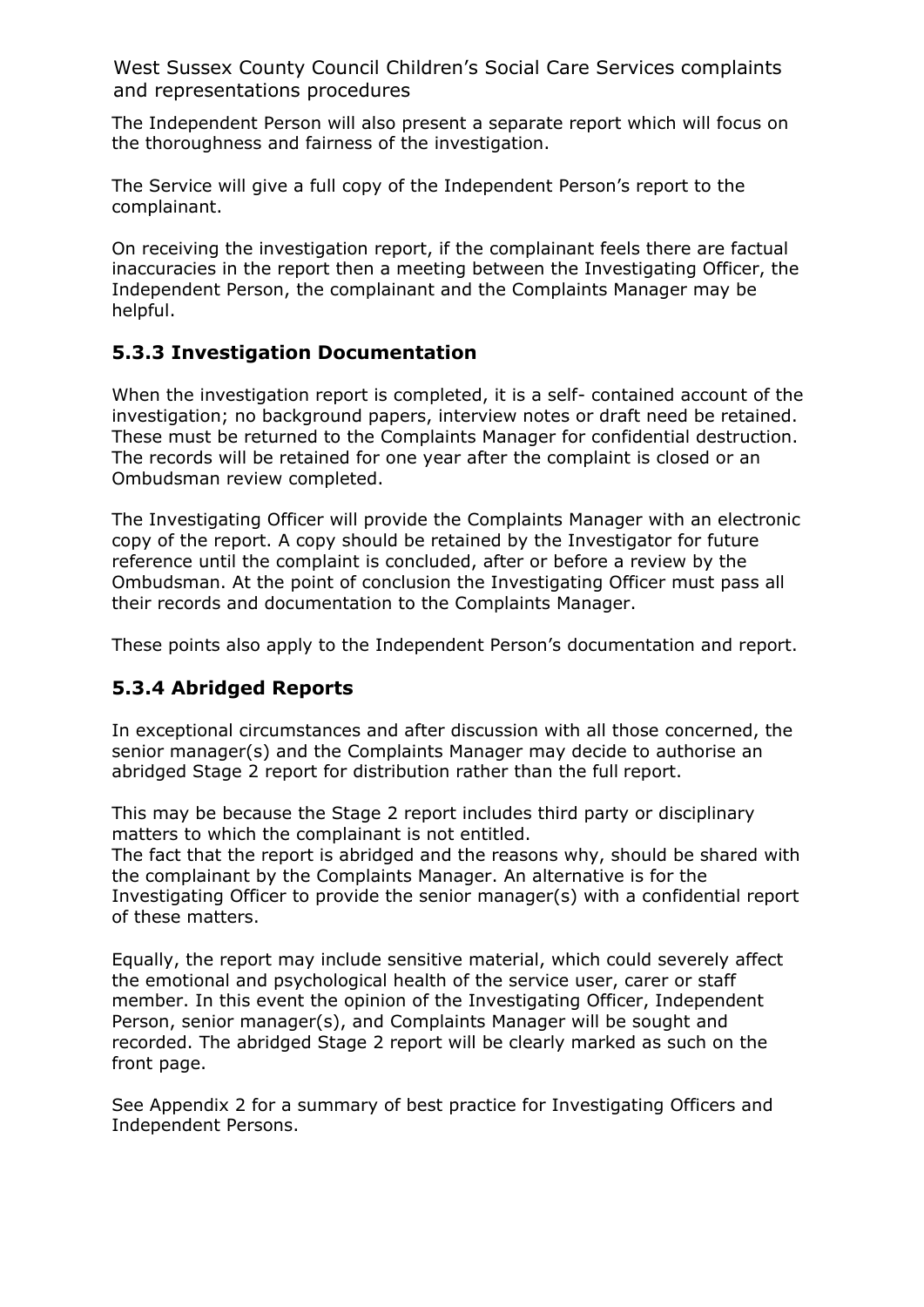### <span id="page-19-0"></span>**5.4 Resolution**

#### **5.4.1 Stage 2 Resolution**

At Stage 2 the Council is still seeking a resolution.

At the end of Stage 2 there may be a number of potential outcomes:

- The complainant may accept the Service's response and agree that the complaint may be closed subject to the completion of any actions agreed by the Service as part of the resolution;
- They might ask for their complaint to be put in abeyance pending the outcome of certain steps the local authority has agreed to take;
- Alternatively, the complainant may not agree with the Service's response and insist that the complaint progress to Stage 3.

#### **5.4.2 Stage 2 Resolution meetings**

Where the outcome is less decisive it may be decided that a discussion or meeting between the complainant and a senior manager may help to resolve the matter.

The purpose of such a resolution meeting is not to re- investigate but to confirm which parts of the complaint have been resolved and to negotiate any areas of disagreement. The following outline agenda will assist that process:

- To discuss the outcome of the investigation with the complainant;
- To agree on actions to be taken, by whom and by when;
- To identify any outstanding issues of dissatisfaction;
- To confirm any further remedy the complainant has in mind;
- To determine whether there is a basis for a resolution now;
- To advise about rights to take their complaint to the next stage.

The intention is to conclude the meeting with an agreed action plan leading to a full and final settlement.

If a complaint has been investigated under the Children Act Representations Procedure Regulations 2006, the Investigating Officer and Independent Person may also be present at the Stage 2 resolution meeting.

After the meeting the Complaints Manager will confirm any ongoing arrangements to support the complainant if required, and ensure that the meeting notes accurately reflect the following:

- The areas of agreement and continuing dispute and whether the complaints were upheld or otherwise;
- List what actions will be taken by the Council, by whom, and when;
- Apologies or other remedies to be made if fault is found;
- How the senior manager will ensure the recommendations are implemented as soon as possible and the expected timescale.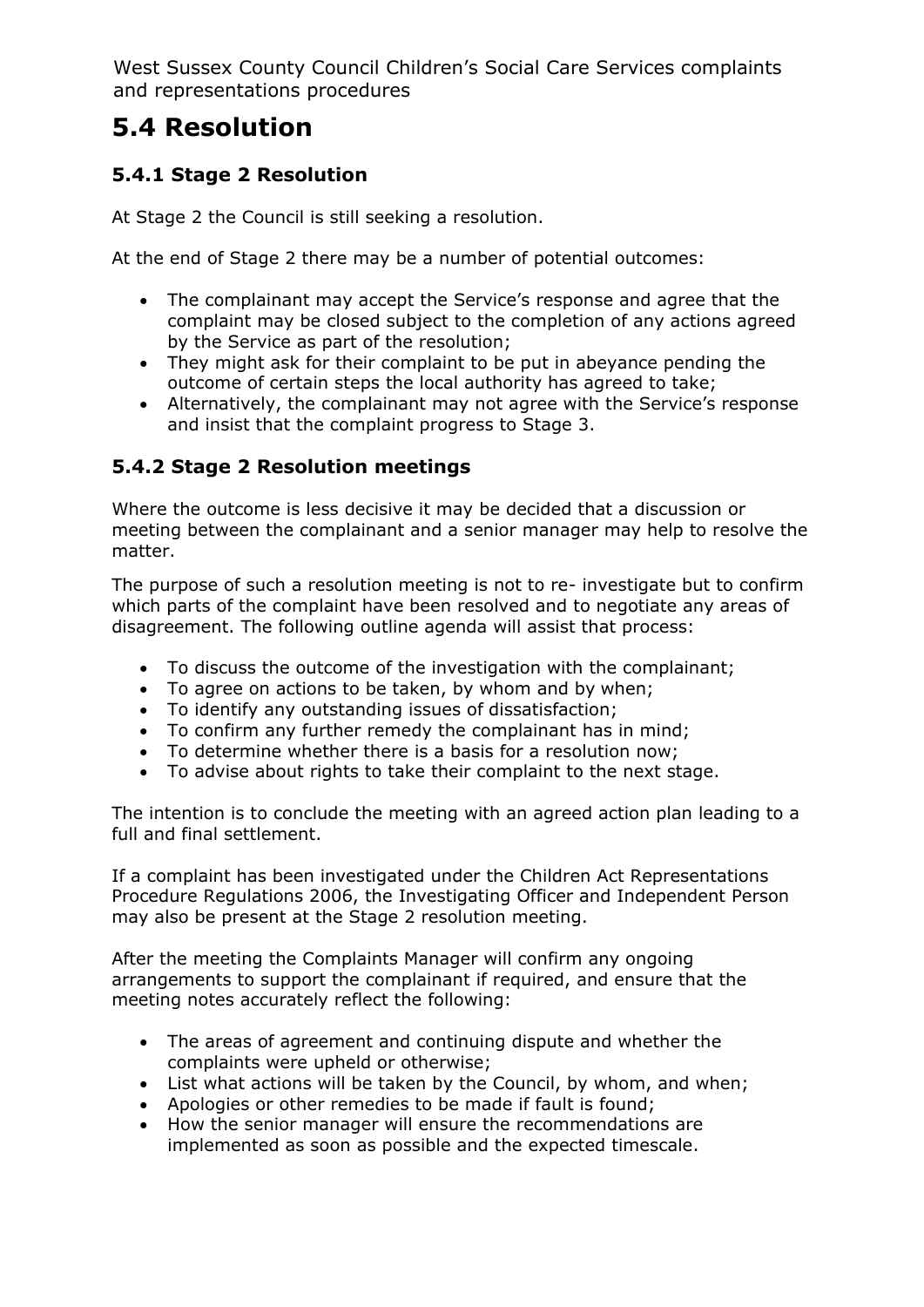### <span id="page-20-0"></span>**5.5 Service Learning**

After the conclusion of Stage 2, the appropriate senior manager must ensure that any front line workers are given a de-briefing session to explain the outcome and implications of the Stage 2 outcomes for future work with the complainant and other service users.

Any learning points will be recorded by the Complaints Manager who will confirm that the relevant actions have been implemented.

### <span id="page-20-1"></span>**5.6 Early Referral to the Local Government Ombudsman under the Children Act 1989 Representations Procedure Regulations 2006**

Where there has been a wholly reasonable and appropriate investigation and resolution at Stage 2 and it is unlikely that a Review Panel would produce a different outcome, the Complaints Manager should discuss the possibility of an early referral with the complainant.

The Local Government Ombudsman will need to be assured of the following:

- There is a robust Stage 2 report;
- There is a completed Stage 2 response letter;
- All significant complaints about service delivery have been resolved;
- The action plan in the Stage 2 response letter reasonably meets desired outcomes.

Where this is the case, and the complainant agrees, the Complaints Manager can approach the Local Government Ombudsman requesting that s/he take the complaint prior to a Stage 3 Review Panel.

The complainant can also ask the Local Government Ombudsman to intervene at any time, for example if the complainant has lost all faith in the local authority's ability to manage their complaint.

# <span id="page-20-2"></span>**6. Stage 3 – Review Panel**

### <span id="page-20-3"></span>**6.1 Overview**

If the complainant is not happy with the response to their complaint at Stage 2 they can request Stage 3 of the complaints procedure. This is the final opportunity for the local authority to try to resolve the complaint.

Stage 3 is a review of how the complaint has been investigated and what action has been taken to try to resolve the complaint; it does not usually involve any reinvestigation of the complaint. Under the Children Act 1989 Representations Procedure Regulations 2006 an independent panel will review the complaint and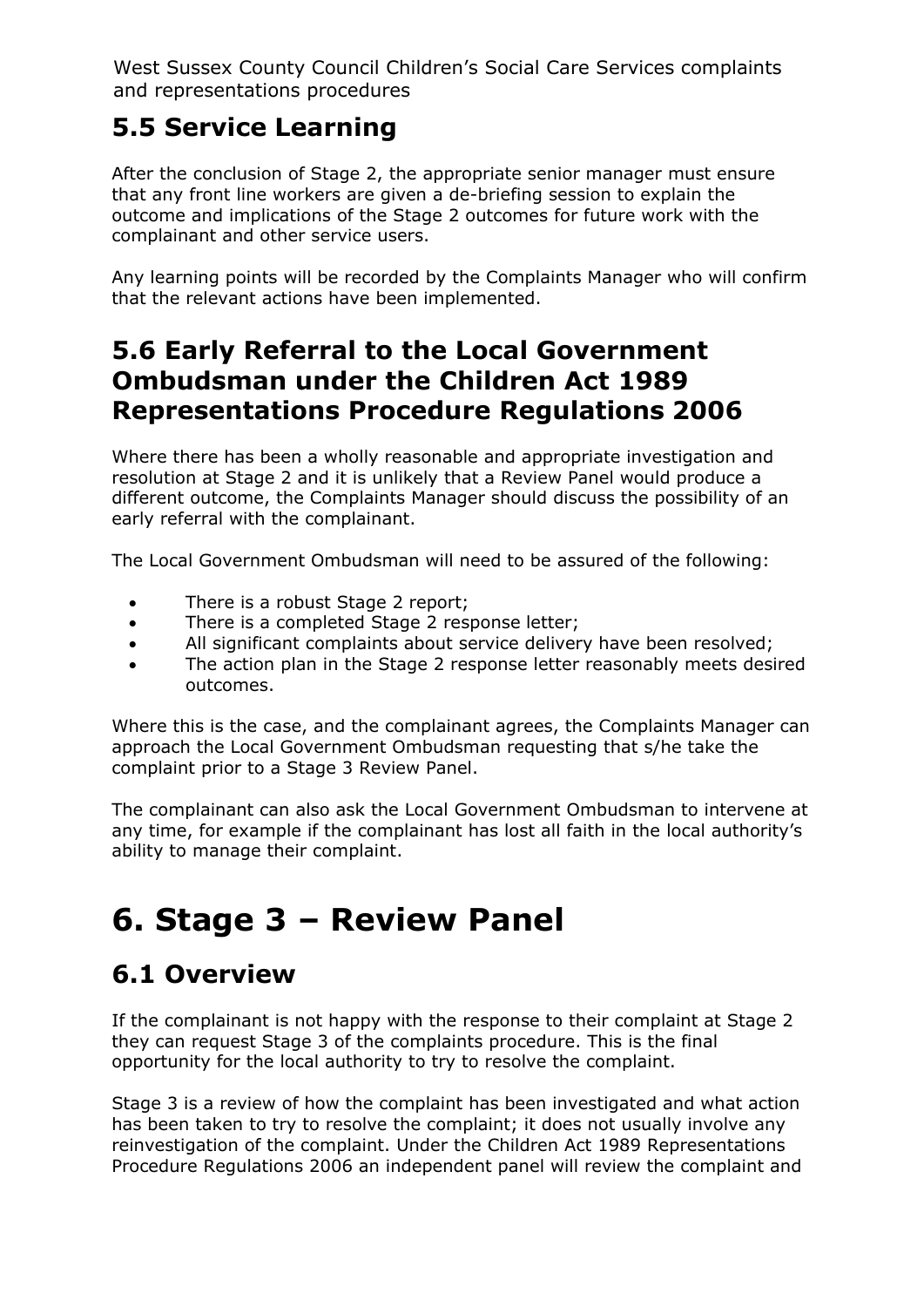make recommendations to the Director of Children's Social Care (or equivalent) who will then respond to the complainant.

The standard of proof applied during a review must be the civil standard of 'balance of probabilities'.

### <span id="page-21-0"></span>**6.2 Stage 3 Independent Review of Complaints Under the Children Act 1989 Representations Procedure Regulations 2006.**

Under the Children Act 1989 Representations Procedure Regulations 2006 the complainant can request a Stage 3 Review Panel up to 20 working days after receiving the Stage 2 letter of response from the appropriate senior manager.

The request for Stage 3 must be in writing and set out the complainant's reasons for being dissatisfied with the outcome of the investigation. The letter must be dated and signed by the complainant. Alternatives to a signature should be discussed at an early stage with the Complaints Manager, if the complainant has special needs.

Complaints Manager must acknowledge the request in writing within 3 working days of the request.

The Review Panel should happen within 30 working days of the request being made. The Independent Review Panel will follow the procedure set out in 'Getting the Best from Complaints'.

#### **6.2.1 Review Panel Preparation**

The Panel should be made up of three independent people - an independent Chairman, and 2 independent panellists. The persons appointed as independent panellists should not be elected members nor employees of West Sussex County Council, nor spouses or co-habitees of employees or members of West Sussex County Council. Former members of West Sussex County Council staff can be considered eligible as long as at least three years have elapsed since the County Council employed them. Independent Panellists are taken from a panel of people recruited by the Complaints Manager.

The Service must be mindful of the specific needs of children and young people if an Independent Review Panel is required and ensure the following:

- That the Independent Review Panel will safeguard and promote the rights and welfare of the child or young person concerned;
- That the wishes and feelings of children and young people directly affected by the complaint are ascertained, recorded and taken into account wherever practicable;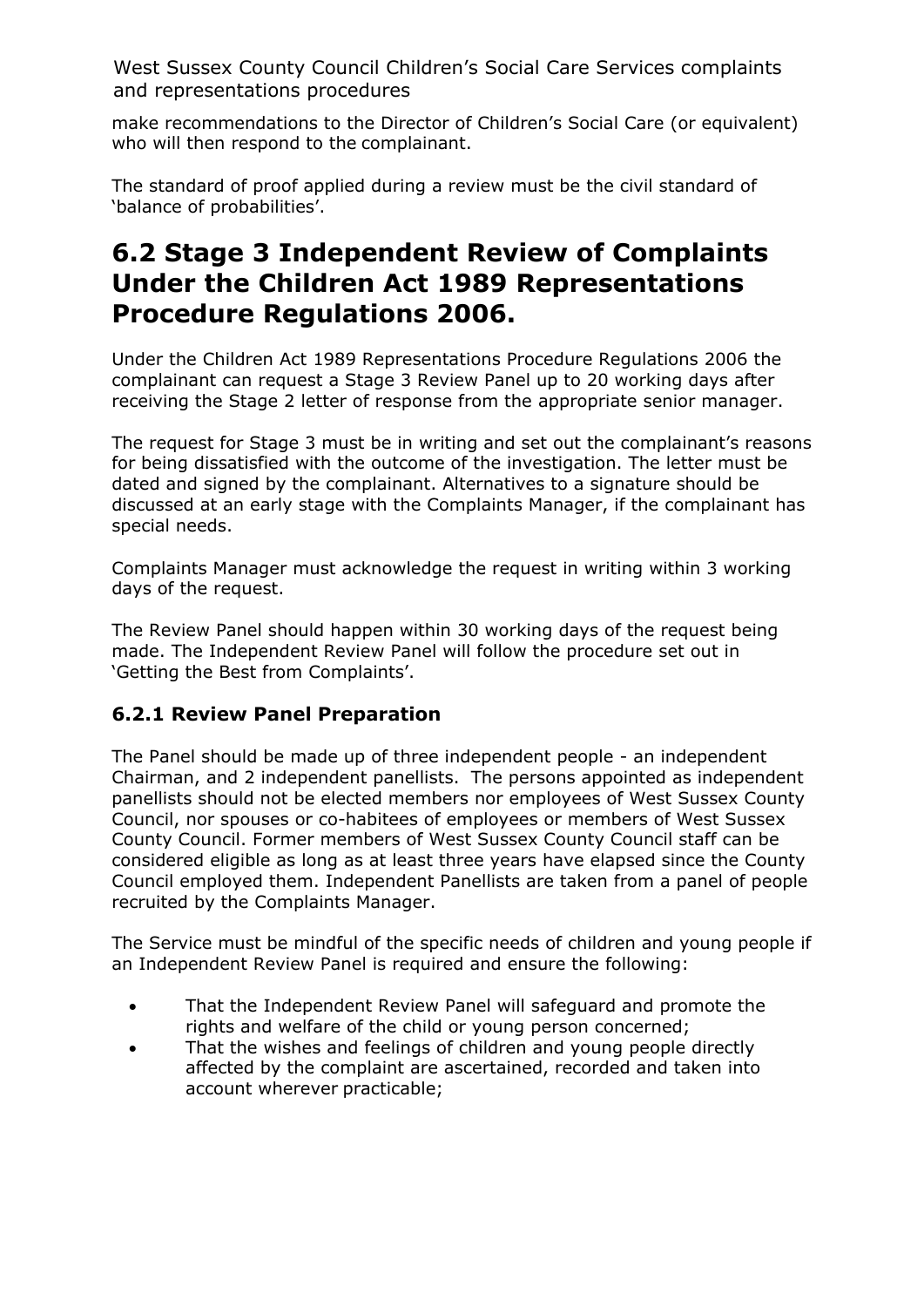That the best interests of a child or young person are prioritised at all times. Where the complaint is made by a person deemed to have a sufficient interest in the child's welfare, the child or young person's views must be sought with regard to the complaint.

The Complaints Manager should send the complainant an information sheet on Stage 3 so that they know what to expect at the Panel, and offer any other informal advice and assistance they need. The complainant can at any time contact the Complaints Manager for guidance and support. The complainant can ask for an advocate and one other supporter to accompany them at the Independent Review Panel. More supporters can attend only with the prior agreement of the Chairman.

The Complaints Manager can organise and pay for an advocate to help and represent any children and young people making complaints at a Review Panel. Solicitors may attend but cannot act as a legal representative, and the Council will not pay for a solicitor to attend the Review Panel. Ideally no party should feel the need to be represented by lawyers at the Review Panel.

The Review Panel should not reinvestigate the complaints, nor should it be able to consider any substantively new complaints that have not been first considered at Stage 2.

The Complaints Manager will prepare relevant papers and background information for the panellists in advance of the hearing. These will include the relevant complaint correspondence between the complainant and the Council and the Stage 2 Investigation Report and Independent Person's Report. Panel papers should be sent to participants a minimum of 10 working days prior to the Review Panel.

The complainant should supply:

- Statements of reasons why he or she is seeking a review;
- Relevant personal correspondence and reports;
- Evidence to support their case;
- Details of the remedy they are seeking (e.g. an action or an apology);
- Details of people they will bring with them to support their case.

The Complaints Manager must consider what provision should be made for people:

- Whose first language is not English;
- Who have difficulties with mobility;
- Who have particular communication needs;
- Who have particular dietary needs.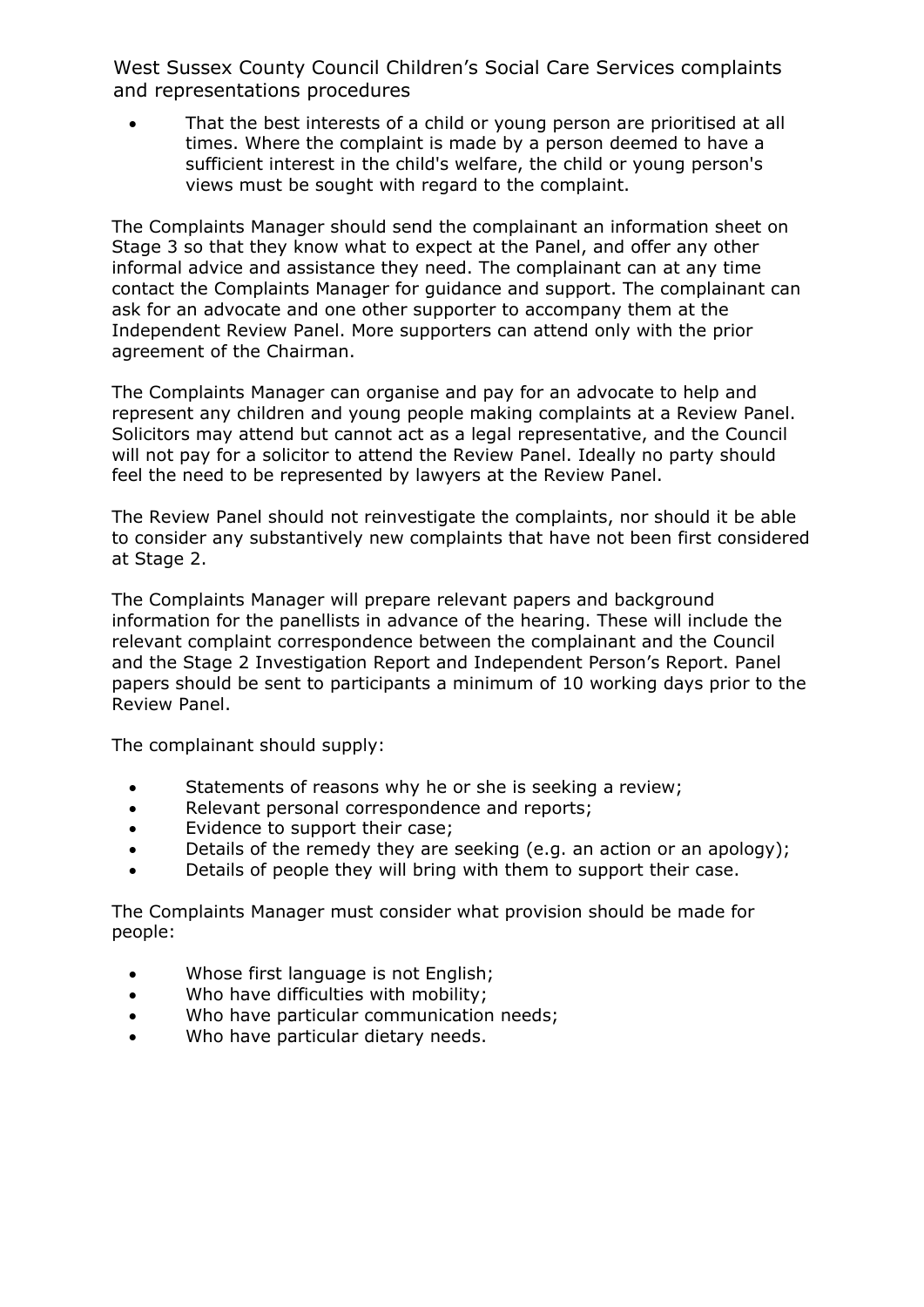#### **6.2.2 Review Panel Meeting**

Review Panel participants must be aware that Review Panels are usually set for a full day, although every effort will be made to ensure the complainant need only attend for the morning session, as long as this is consistent with ensuring the complainant has a full chance to be heard and to put appropriate questions to participants via the Chair.

The Review Panel is not a court of law but is an official body set up through legislation to review the investigation and outcome at Stage 2.

The Panel will focus on the complainant's desired outcomes, with a view to a resolution. They will take into account any written and oral submissions that the complainant and the Service representatives make in relation to the complaints.

The following are examples of the kind of issues which the Panel should address:

- The fairness and thoroughness of the investigation as reflected in the Investigating Officer's and Independent Person's reports;
- The extent to which the Service has responded fairly to the findings and recommendations of the Investigating Officer;
- The extent to which the Service has acted upon and honoured the commitments made to the complainant in the Stage 2 response letter;
- Any subsequent concerns since the Stage 2 statement of complaint, which would be possible to consider within the Panel process.

Representatives of the Service must recognise the independence of the Review Panel and the authority of the Chairman.

Panels must uphold a commitment to objectivity, impartiality, fairness, confidentiality and mutual respect.

The Chairman may suspend or defer the Panel where there is a risk to health and/or safety.

The Independent Chair and Panellists should meet with the Complaints Manager to discuss process and any relevant issues before the Panel begins. The Complaints Manager can arrange for the Chair and Panellists to be briefed by a member of Legal Services prior to the Independent Review Panel.

There are no official notes of the Review Panel hearing. All participants are responsible for taking their own notes.

The following roles and functions must be explained beforehand to participants:

- The advocate represents the complainant and presents their case and/or supports the complainant and helps them express their own views;
- The function of the Independent Person is to explain their independent role in relation to the investigation and now the Review Panel;
- The Investigating Officer will be available to speak about their investigation report;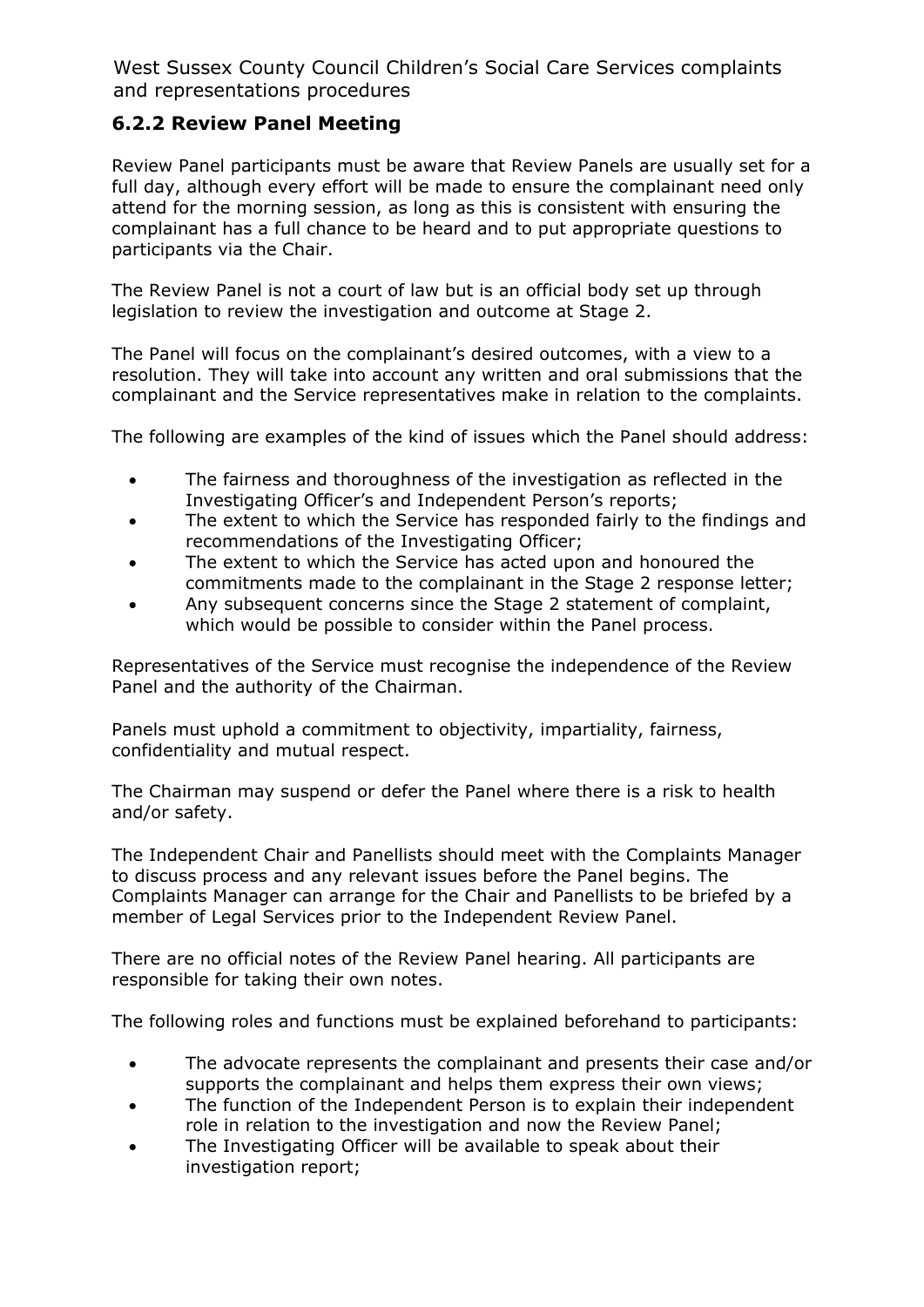- The service representatives will be responsible for presenting the authority's response to the complaint and for ensuring that all concerned are clear about the position being taken by the Service in terms of resolution;
- The Complaints Manager is there to answer questions about the complaints system and process together with any complaints handling issues.

The Independent Review Panel Chairman is responsible for:

- Briefing the other panel members about their role before the meeting;
- Introducing the Panellists and others present to the complainant(s) before the start of the meeting and answering any immediate questions relating to the Review Panel agenda.

#### **6.2.3 After the Review Panel**

After the Review Panel the panellists will decide on their findings and recommendations and write a letter to the Director. This will be done within 5 working days of the hearing and a copy will also be sent to the complainant (and their advocate if appropriate) and the Complaints Manager.

The Director will respond to the complainant within 15 working days of receiving the letter from the Review Panel.

### <span id="page-24-0"></span>**6.3 Following Completion of Stage 3**

The Complaints Manager will check that learning has been implemented within the agreed timescale and that learning points are disseminated via relevant operational managers, a complaints bulletin or newsletter, the procedures manual, training team or the annual report.

This is the final stage of the Complaints and Representations Procedure. If the complainant remains dissatisfied then they should be referred to the Complaints Manager for further information, advice and guidance on their right to ask the Local Government and Social Care Ombudsman to consider how their complaint has been dealt with.

### <span id="page-24-1"></span>**6.4 Complaining to the Local Government and Social Care Ombudsman**

The Ombudsman will only investigate where there has been a fault in the way the process was handled by the County Council. They can investigate complaints about how something has been done.

This could be giving the wrong information, not dealing with letters or taking too long to take action. They cannot question what has been done just because someone does not agree with the result.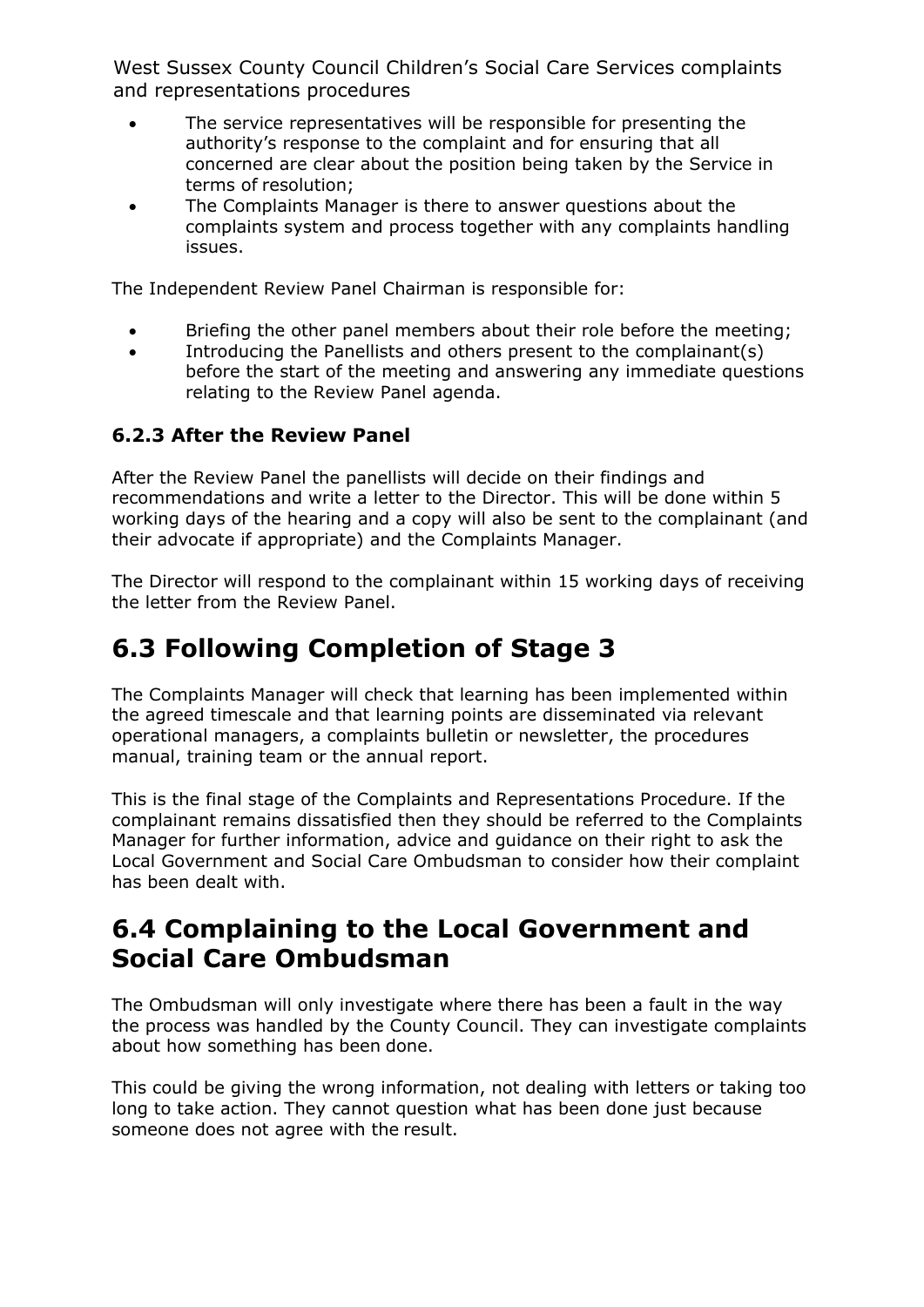The Ombudsman cannot investigate how schools and colleges are run. The Ombudsman cannot do anything until the school and the County Council have finished looking into a complaint. The Ombudsman will only investigate issues of local authority maladministration.

If a customer believes there is a fault in the way a complaint has been dealt with, they can contact the Ombudsman. The Complaints Manager will hold up to date contact details.

# <span id="page-25-0"></span>**7. Where the Decision or Action has been the Responsibility of an External Organisation or Provider**

Complaints or representations relating to decisions or actions which are the responsibility of another organisation should be considered under that organisation's own complaints procedure; this includes cases where the Service has commissioned the service.

### <span id="page-25-1"></span>**7.1 Complaints relating to Children's Homes or Foster Carers which are not managed by West Sussex County Council**

Some services are independent of Children's Social Care but are commissioned by them. For example some children who are cared for by Children's Social Care might live with a foster carer from an external foster care agency or they might live in a children's home not managed by West Sussex County Council.

All independent children's home and foster care services must have their own complaints procedure and are inspected for how they deal with complaints by the Office for Standards in Education, Children's Services and Skills (Ofsted).

Therefore if a complaint is made about a commissioned children's home or foster carer service, the complaint should initially be considered under the commissioned service's own complaints procedure.

The complaint may be considered by the Council if the complainant:

- Has exhausted the commissioned service's complaints procedure and remains dissatisfied with their response;
- Has lost confidence in the commissioned service;
- Feels that the approach of the commissioned service is causing undue delay.

Sometimes the complaint will be partly about how the Council has fulfilled its duties in delivering a service to meet assessed needs, and partly about a commissioned service's own care standards.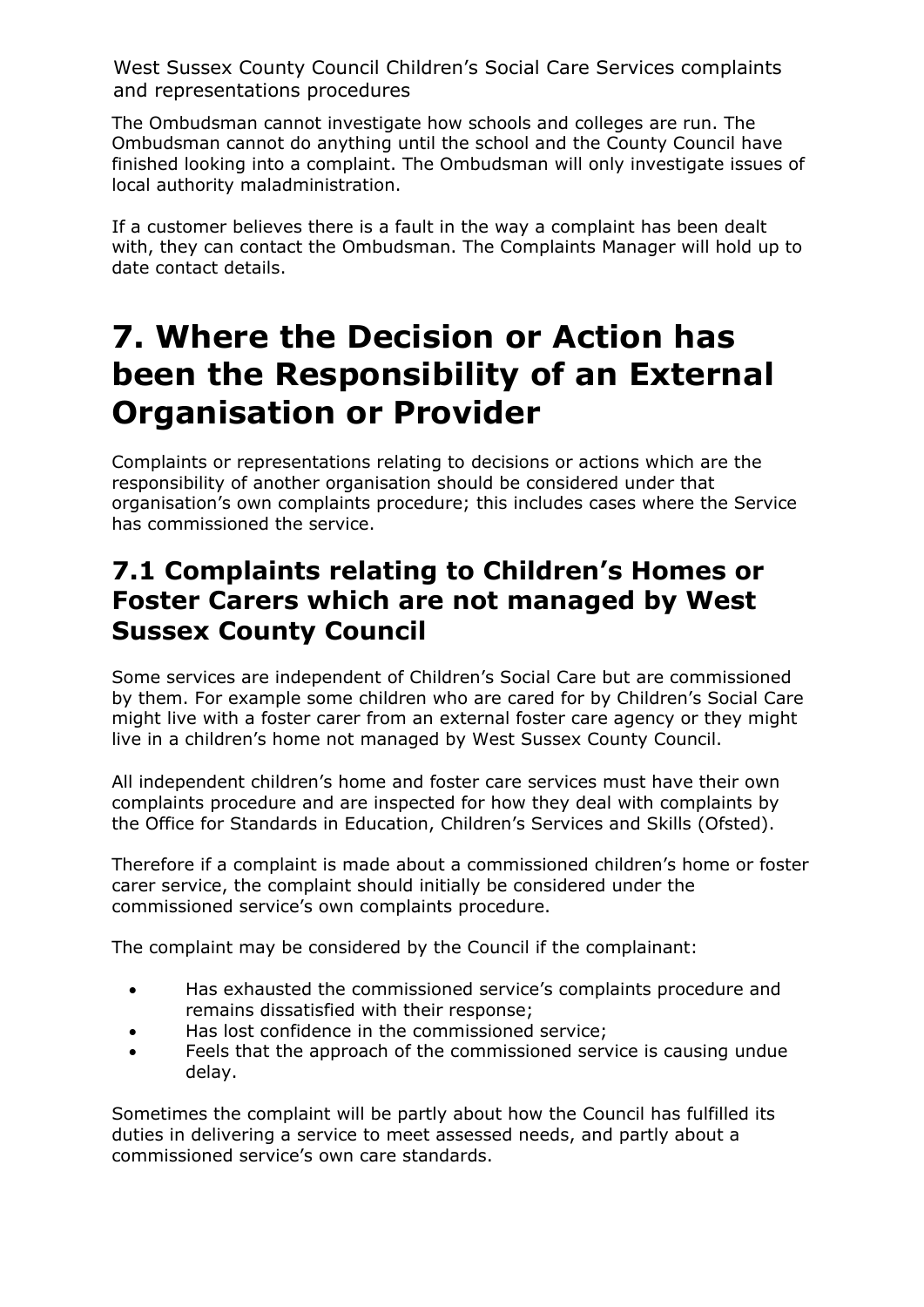If this is the case the two complaints can progress in parallel and the Complaints Manager will liaise with the manager of the commissioned service to achieve a seamless response.

The Council will also evaluate the commissioned service's performance in relation to complaints.

### <span id="page-26-0"></span>**7.2 Complaints against National Health Service bodies**

<span id="page-26-1"></span>If the Council receive a complaint about health services, then the person who receives the complaint should forward the complaint to the Complaints Manager who will contact the complainant and explain how the complaint will be dealt with.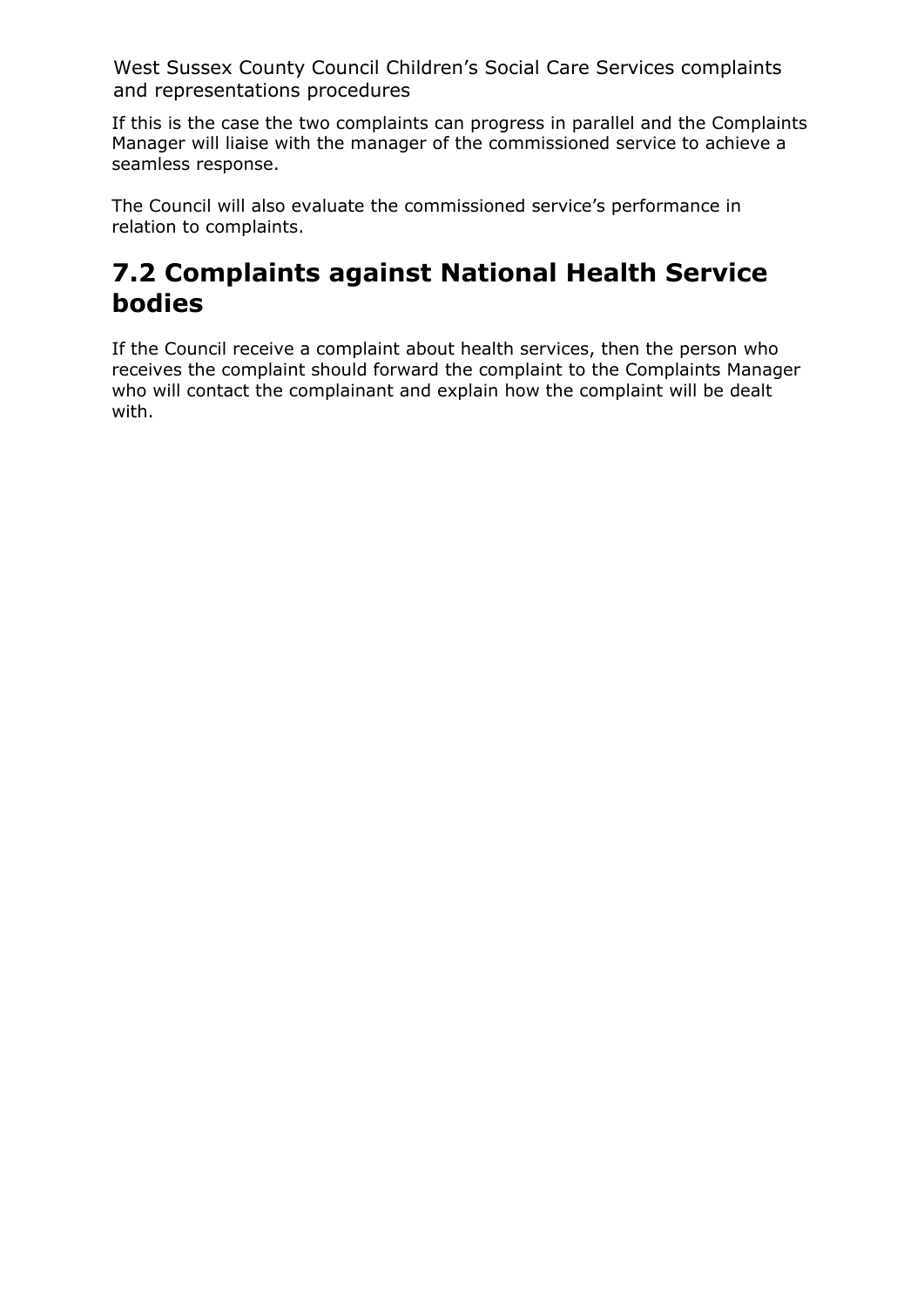# **Appendices of Guidance**

# **Appendix 1: Complaints Against Staff**

Consideration must always be given to whether a complaint which is apparently about a member of staff is actually about a casework issue. Advice should be sought from the Customer Relations Team who will determine which procedure should be followed.

Complaints about staff conduct will usually be dealt with using the WSCC Corporate complaints procedure. If at any point the investigating manager decides that there are sufficient grounds to follow personnel (disciplinary) procedures, these must be initiated and the complaint will be suspended.

While an investigation is being carried out normal working practices continue unless there are grounds for a staff member to be suspended. Staff must also be informed and updated about the complaint made against them.

Staff should recognise timescales and be available for interview at the earliest opportunity. Staff must be advised about arrangements for interviews, know what support they can have, and get feedback on the outcome. Staff should seek advice from their manager and the Complaints Manager.

A complaint can evoke a variety of feelings for staff such as: 'unexpected' and 'unfair', or 'anticipated but still unfair'. Or, it may seem to be an over-reaction to a 'no-win' situation. Equally, staff may be aware that mistakes have been made, or pressures and capacity have compromised quality.

Staff members are entitled to be supported, both professionally and personally, through supervision. They can express views and feelings, and learn from the experience.

During a complaints investigation interview, staff can have someone with them to support them; this can be another member of staff who is a friend (but not someone who is responsible for their line management), an advocate or a Union Representative.

Staff members, who have been badly affected, should be offered access to specific staff support schemes, which are operative at the time such as ['Health](https://healthassuredeap.co.uk/) [Assured'](https://healthassuredeap.co.uk/).

### **HCPC or successor body**

Occasionally complaints about staff conduct will be received by the member of staff direct from the professional registration body. These should be brought to the attention of the line manager and referred to the Complaints Manager who will arrange for a formal response from the appropriate Director.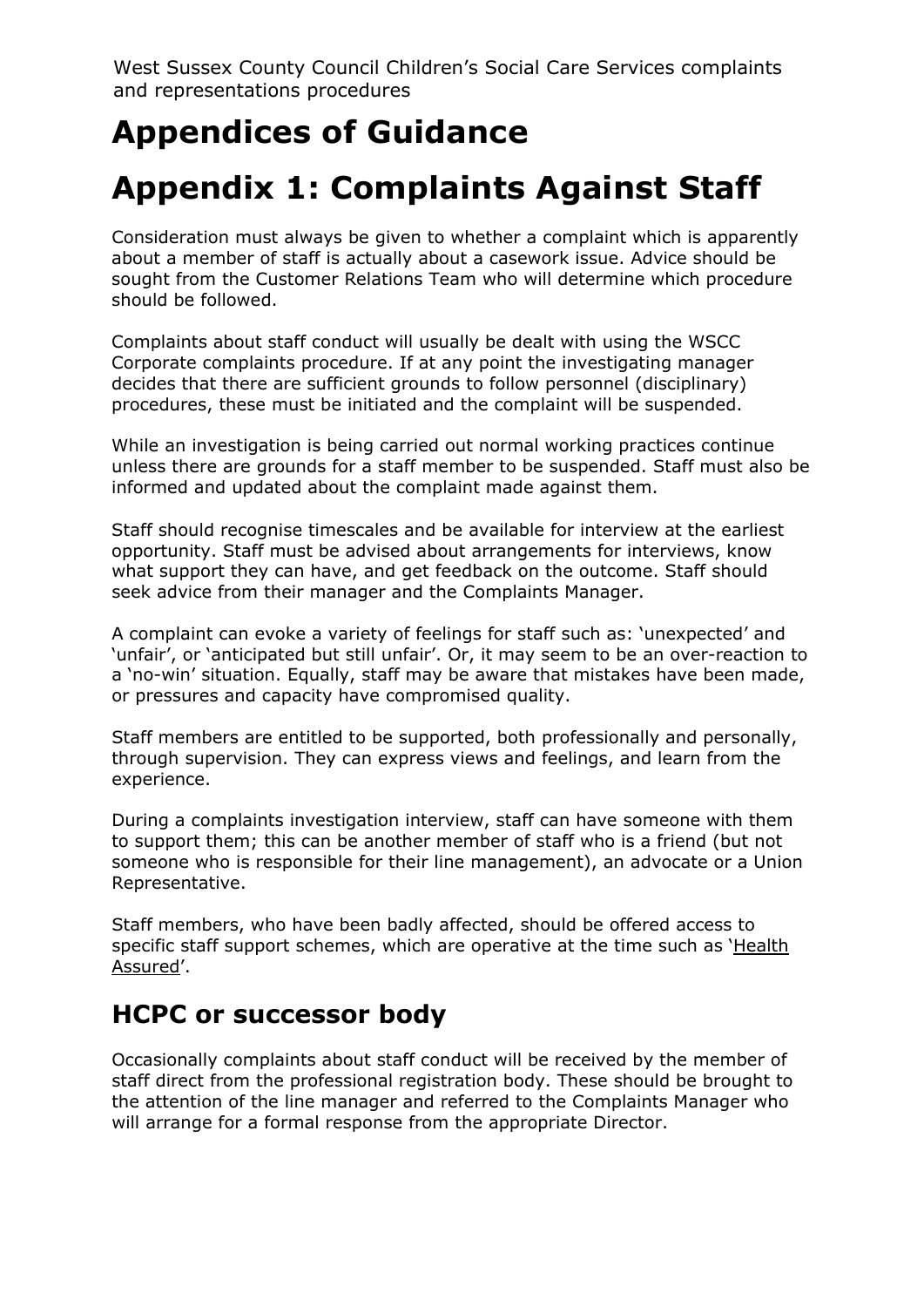# <span id="page-28-0"></span>**Appendix 2: Summary of Best Practice for Investigating Officers and Independent Persons under the Children Act 1989 Representations Procedure Regulations 2006**

### <span id="page-28-1"></span>**Investigating Officers**

#### **Assignment**

The Complaints Manager must confirm that the Investigating Officer has sufficient knowledge and experience to deal with this particular investigation. When assigning an Investigating Officer early availability is important due to the importance of timescales.

Therefore before agreeing to an assignment the likely start date must be confirmed.

The following will need to be considered:

- Court proceedings;
- The nature and complexity of the complaint;
- The location and availability of the complainant;
- Transport to the office and other places which will need to be visited etc*.*

The Complaints Manager will advise the Investigating Officer about existing or potential health and safety risk although the Investigating Officer also need to take responsibility as self employed people for ensuring their own health and safety and that of others. If risk is detected, at any stage, the Investigating Officer should consult with the Complaints Manager to determine whether the investigation should be halted.

#### **Record Keeping**

The Investigating Officer completes a chronological record from the point of allocation.

He accepts that these records may be seen by the person they are about, should a request be made for access.

This record should include the following information:

- *Date/time of event;*
- *Type of contact e.g. phone call, letter, meeting;*
- *Who was involved;*
- *Where any meeting took place;*
- *The content of the contact;*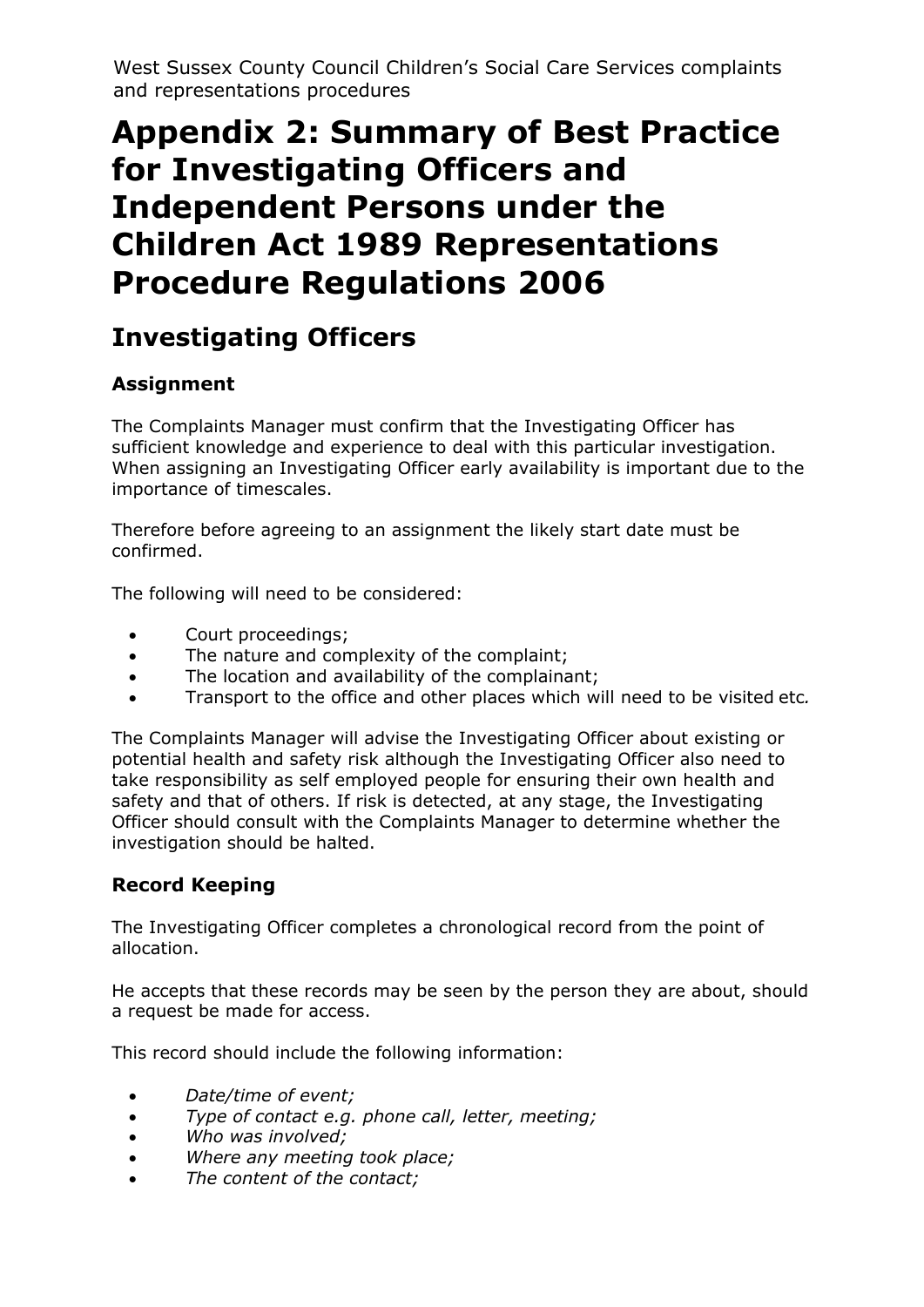- *For meetings with the service user, the investigating officer's opinion of the impact on the service user;*
- *Any concerns and the action taken or planned as a result;*
- *When the record was made and by whom;*
- *The record should be signed and copied to the Independent Person.*

#### **Concerns Coming to Light During the Investigation**

If during the course of an investigation other concerns are identified which are not the subject of the complaint (e.g. suspected abuse, bad practice) the Independent Person and the Investigating Officer should discuss the matter immediately with the Complaints Manager.

#### **Statement of Complaint**

The Investigating Officer and Independent Person meet with the complainant to draft the complaint statement.

The Investigating Officer should discuss with the complainant any parts of their complaint that cannot be dealt with under this procedure and after the meeting confirm it in writing. The complainant should be informed that the Complaints Manager will also check the statement before it can be formally agreed.

A signed copy of the Complaint Statement should be sent to the Complaints Manager, who will be responsible for passing copies to relevant staff.

#### **Desired Outcomes**

The Investigating Officer should check whether the responding manager has already discussed Desired Outcomes with the complainant.

The Investigating Officer should also consider if mediation might achieve this outcome at this point and consult with the Complaints Manager.

If it is apparent that the complainant is simply seeking formal financial compensation the investigation may be halted and the matter referred to Risk Management.

#### **Timescales**

The Investigating Officer should discuss timescales with the complainant and the reason for them. Confirm that all concerned should give priority to the investigation, as long delays may make the process unfair or invalid.

#### **Viewing Files**

The Investigating Officer should arrange to view all files even if in archive. There will also be a separate electronic complaint file.

Sufficient time will be needed to ensure a thorough understanding of these files.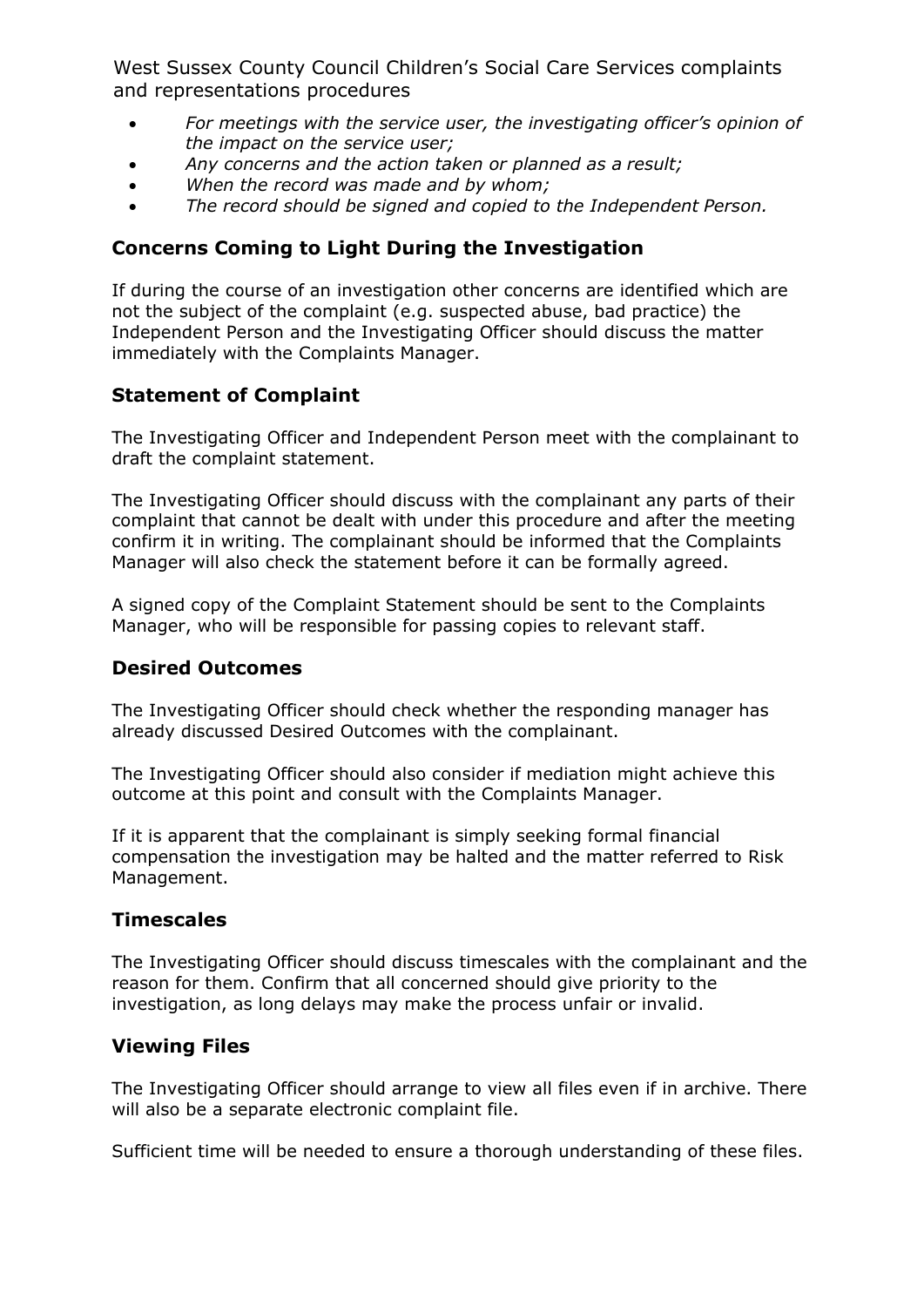They should be read together with the Independent Person.

In all respects Investigating Officers and Independent Persons have the same access rights as a member of Children's Social Care personnel.

The Investigating Officer should take notes from the files ensuring that they have fully cited any quotes or entries they will use as evidence.

#### **Other Necessary Documents**

If related policy and procedure need to be researched, all current policy documents should be easily accessed on the West Sussex County Council website. Any documents that are not available can be accessed through the senior manager acting as operational link.

#### **Interviewees**

It is not always essential to interview all people who have something to contribute. As an alternative they can be telephoned or written to etc. This may be particularly the case where:

- *the interviewee has very specific questions to respond to;*
- *they no longer work for the Service;*
- *they live or work a long way from where the investigation is taking place.*

#### **Estimated Timescale**

At this point the Investigating Officer can draw up a predicted schedule of work and share this with the Complaints Manager.

If appropriate, advise, agree and 'sign-off' any potential slippage with the complainant and other concerned with the investigation.

#### **Interviewing**

Ensure that interviewees understand that a friend, advocate or Union Representative may accompany them where relevant.

If an Independent Person is involved, inform the interviewee that they will be in attendance. The Investigating Officer should agree the line of questioning for each interview with the Independent Person.

Ensure that any staff that are to be interviewed see the portion of the Statement of Complaint which relates to them in advance.

Where possible, interview up the management line. Follow the normal course of case action from referral to assessment to decision. This is more likely to lead to the uncovering of what actually happened.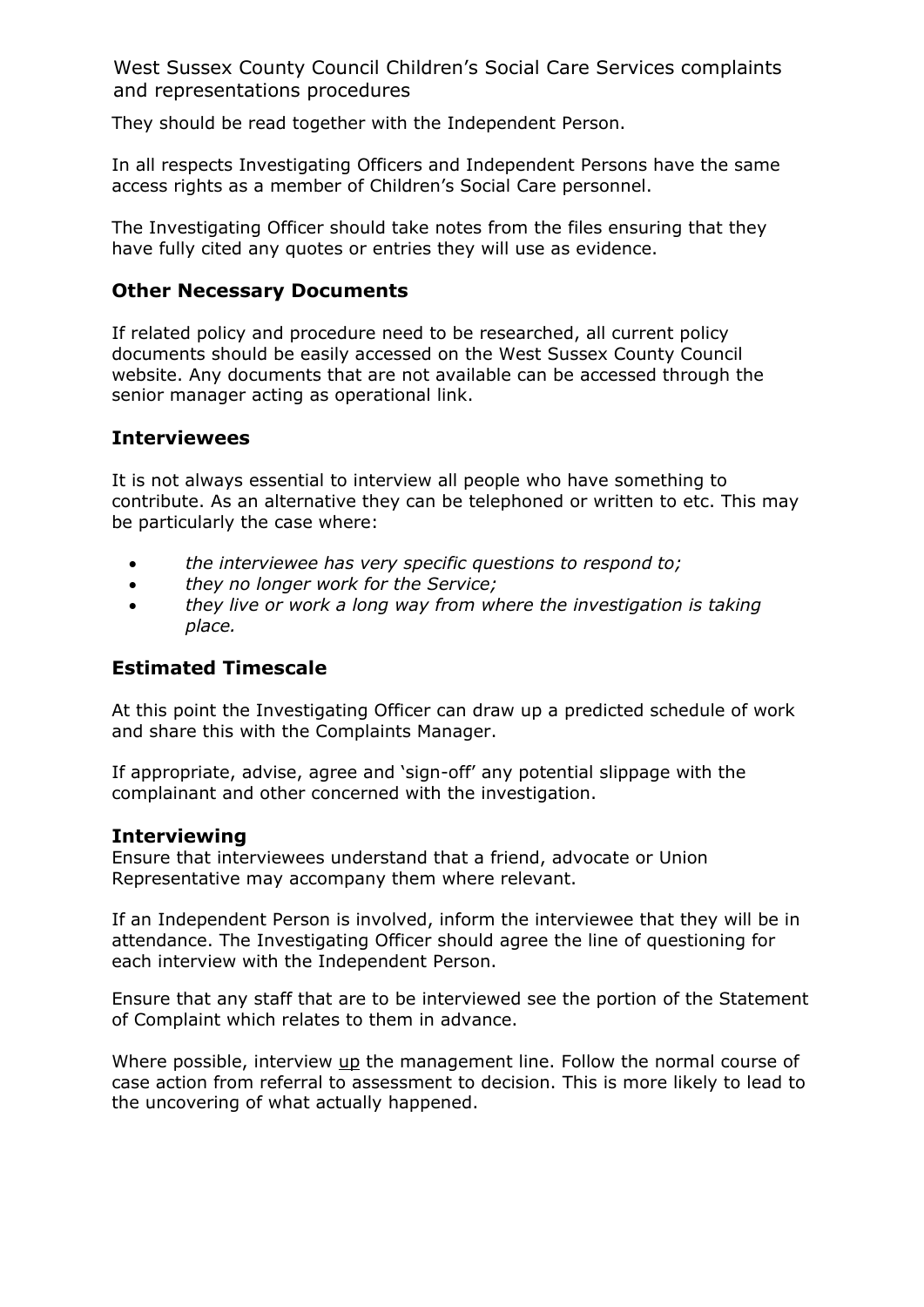The following should be considered at interview:

- Questions prepared in advance;
- Be familiar with relevant policy and procedures;
- Questions about policy, strategic or managerial decisions should be raised at the level of management who should have responsibility for such decisions;
- Make notes during the interview. Complete the record of investigation from these notes as soon as possible (The Local Government Ombudsman may ask for the original notes/recording);
- Circulate draft notes from interviews as soon as possible to the interviewee and Independent Person involved. They should usually only comment on corrections to something which is inaccurate or where the emphasis in the report is perceived to be wrong;
- Interviewees should not receive copies of other people's interview evidence before the report stage. It may be necessary to share a 'theme' from one interview with another person during their interview to check their recollection or seek their views, but without assigning the 'theme' to an individual. Clash of evidence should be addressed within the report.

#### **The Report**

The Investigating Officer will send a draft report to the Complaints Manager, and Independent Person who will all proof-read and check against the statement of Complaint and the basis for findings and recommendations. The Investigating Officer will indicate any particular areas he would like to discuss.

The Complaints Manager will query any factual inaccuracy in the draft report, query any findings that are unclear, consider if any of the information should be confidential from the complainant and discuss possible remedies to the complaint.

The Investigating Officer should make a final contact with the complainant to take account of any outstanding issues for the complainant. Following completion, a copy of the report will be sent to the Complaints Manager for distribution.

In the discussion of remedies, it is hard for Investigating Officers to be consistent. Where it is thought that a simple apology is not enough, the Investigating Officer can make further recommendations for Children's Social Care to consider.

#### **Debriefing Meeting**

At the conclusion of Stage 2 a debriefing meeting can be held between the Complaints Manager, the Investigating Officer and the Independent Person. The purpose of this meeting is to consider the process of the investigation, any concerns which arose, and whether any new areas of good practice could be introduced.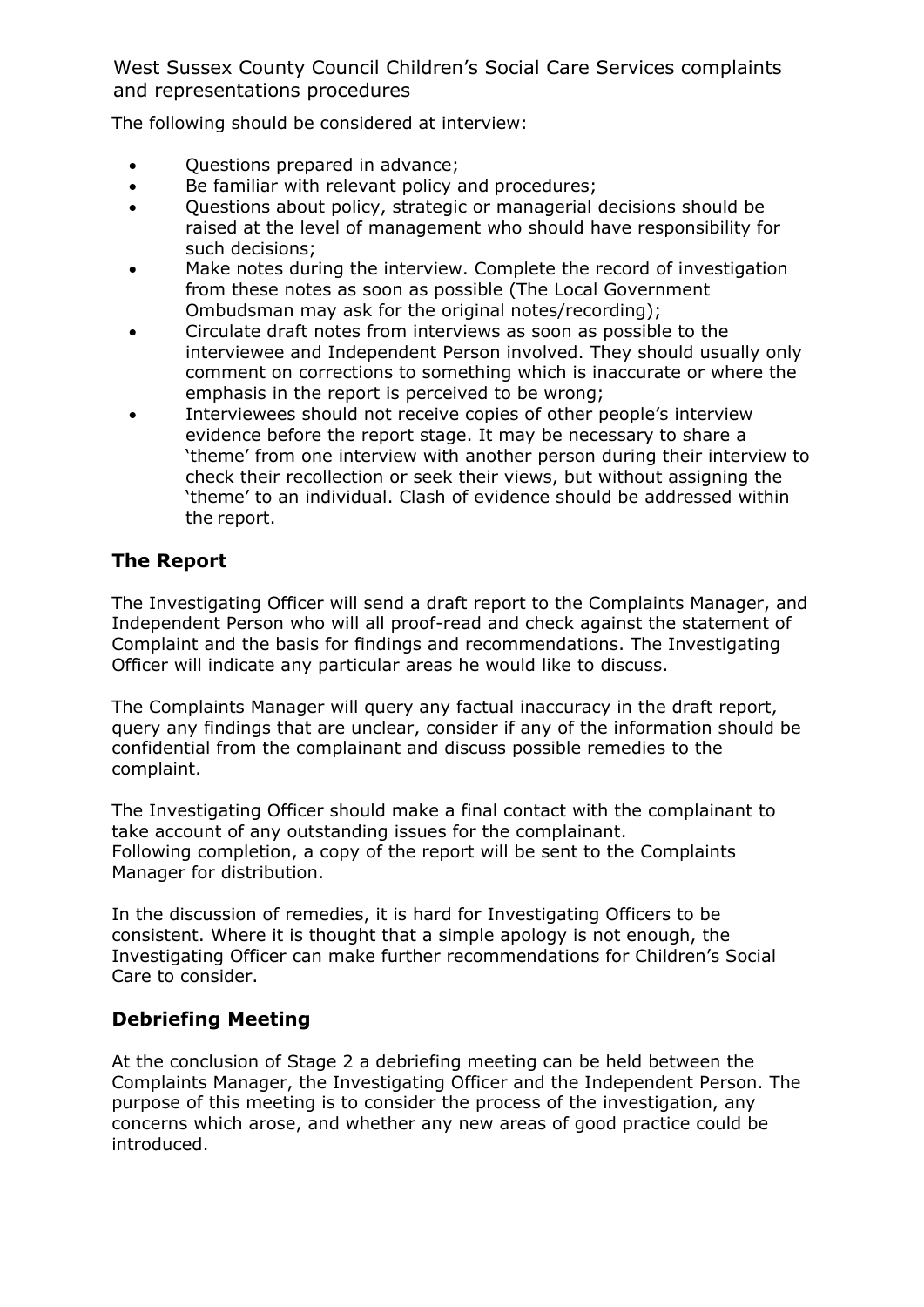#### **Stage 3**

If the Complainant requests a Stage 3 Review Panel, the Investigating Officer will be expected to attend and may be asked to answer questions on their findings and recommendations.

#### **Ombudsman**

If a complaint is referred to the Ombudsman, the Investigating Officer and the Independent Person can be required to participate by the Ombudsman.

#### **Report Framework**

- 1. Background Brief summary of the current position of the complainant or service user and the services they are receiving or were receiving.
- 2. Statement of Complaint Statement as signed by the complainant.
- 3. Desired Outcomes The outcomes the complainant is seeking.
- 4. The Investigation Process Including a list of people interviewed, telephoned and written to and the documents viewed (e.g. service user's file, policy documents etc.). Also if any spot visits were made they should be noted.
- 5. Chronology List and dates of documented events relating to the complaint.
- 6. Discussion of Complaints Under each heading in the Statement of Complaint there should be reference to Evidence, Finding and Recommendations.
- 7. Summary of Findings Overview of the findings and statement of whether the complaint is fully upheld, partially upheld or not upheld.
- 8. Summary of Recommendations
- 9. Confidential Section if necessary For information that the complainant would not have access to if they had made a Subject Access Request under the Data Protection Act 1998.

#### **Other Considerations**

Reports should be produced in Verdana size 12 for easy accessibility. They must be clearly divided into the sections above.

They must be marked 'Confidential not for circulation without the permission of the Complaints Manager' on the front page.

Inside the front page the following should be stated:

- Complainant name and address
- Service user name and address
- Outline of issues one line summary
- Investigating Officer name and Independent Person name
- Date of publication
- Reports must be signed and dated by the Investigating Officer
- Sections must be numbered with paragraphs numbered as a sub-section of the section title.
- 3<sup>rd</sup> party information used must have permission for inclusion granted by the author.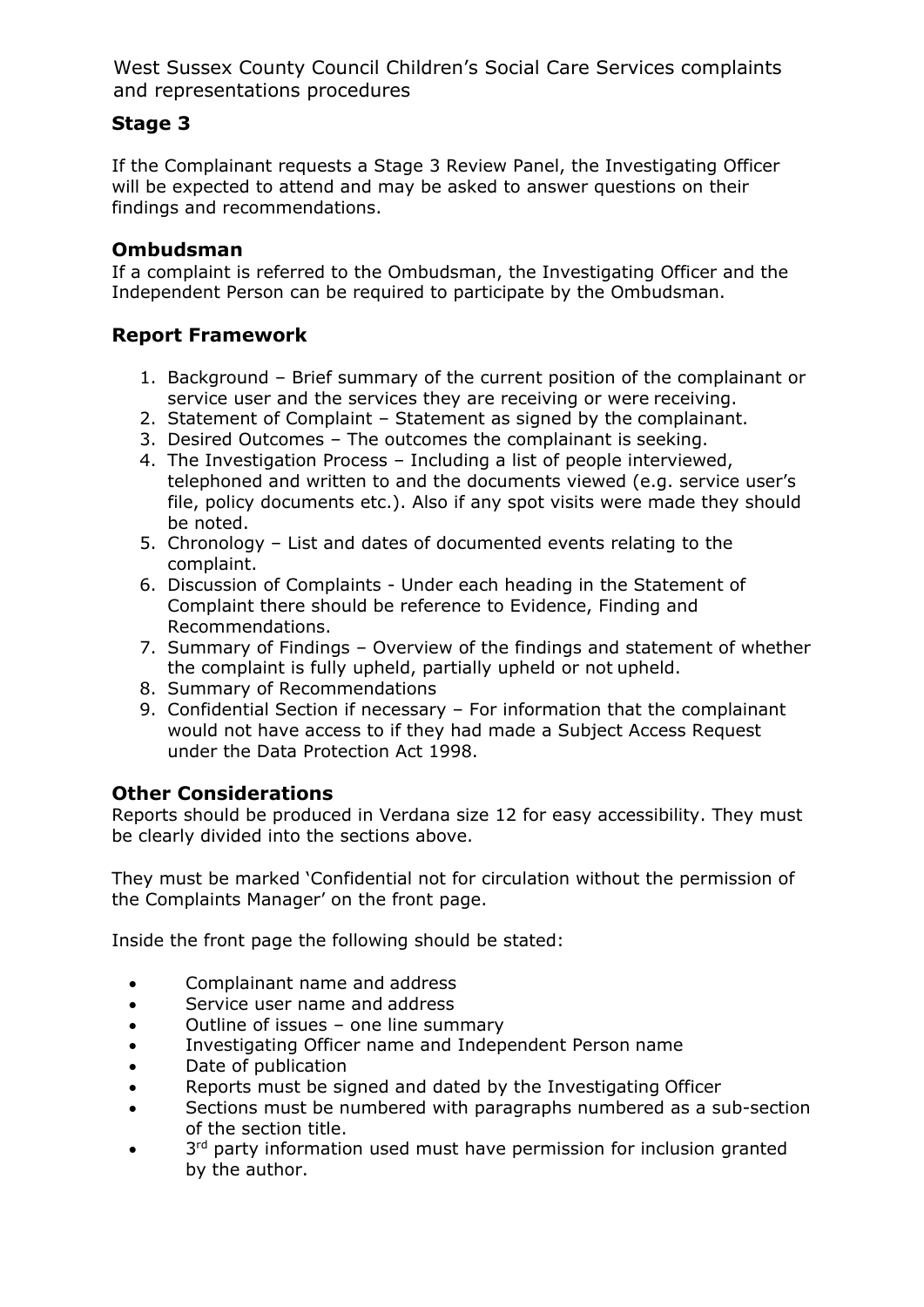All documentation relating to the investigation remains the property of the Children and Young People's Service and must not be reproduced, destroyed or shared without the permission of the Service.

### <span id="page-33-0"></span>**Independent Persons**

(In addition to references in the Summary for Investigation Officers above)

#### **Assignment**

Largely as for Investigating Officers.

#### **Allocation**

The Complaints Manager will approach an Independent Person from the Complaints Manager's talent Pool.

Because the Independent Person is acting in a 'lay' capacity, they do not need specific knowledge although they will are likely to have an interest in working with children.

They will have been selected because of their interest in representation, neutral advocacy and determination of fair process. They are not appointed to undertake 'secondary investigations'.

In that sense, availability within the timescales is of primary importance. The Complaints Manager will circulate the details of the Independent Person in the same way as the Investigating Officer.

#### **Record Keeping**

A chronology should be kept by the Independent Person from the point of allocation.

Independent Persons understand that these records may be seen by the person they are about, should a request be made for access.

This record should include the following information:

- date and time of event;
- type of contact e.g. phone call, letter, meeting;
- who was involved;
- where any meeting took place;
- the content of the contact;
- for meetings with the service user, the Independent Person's opinion of the impact on the service user;
- any concerns and the action taken or planned as a result.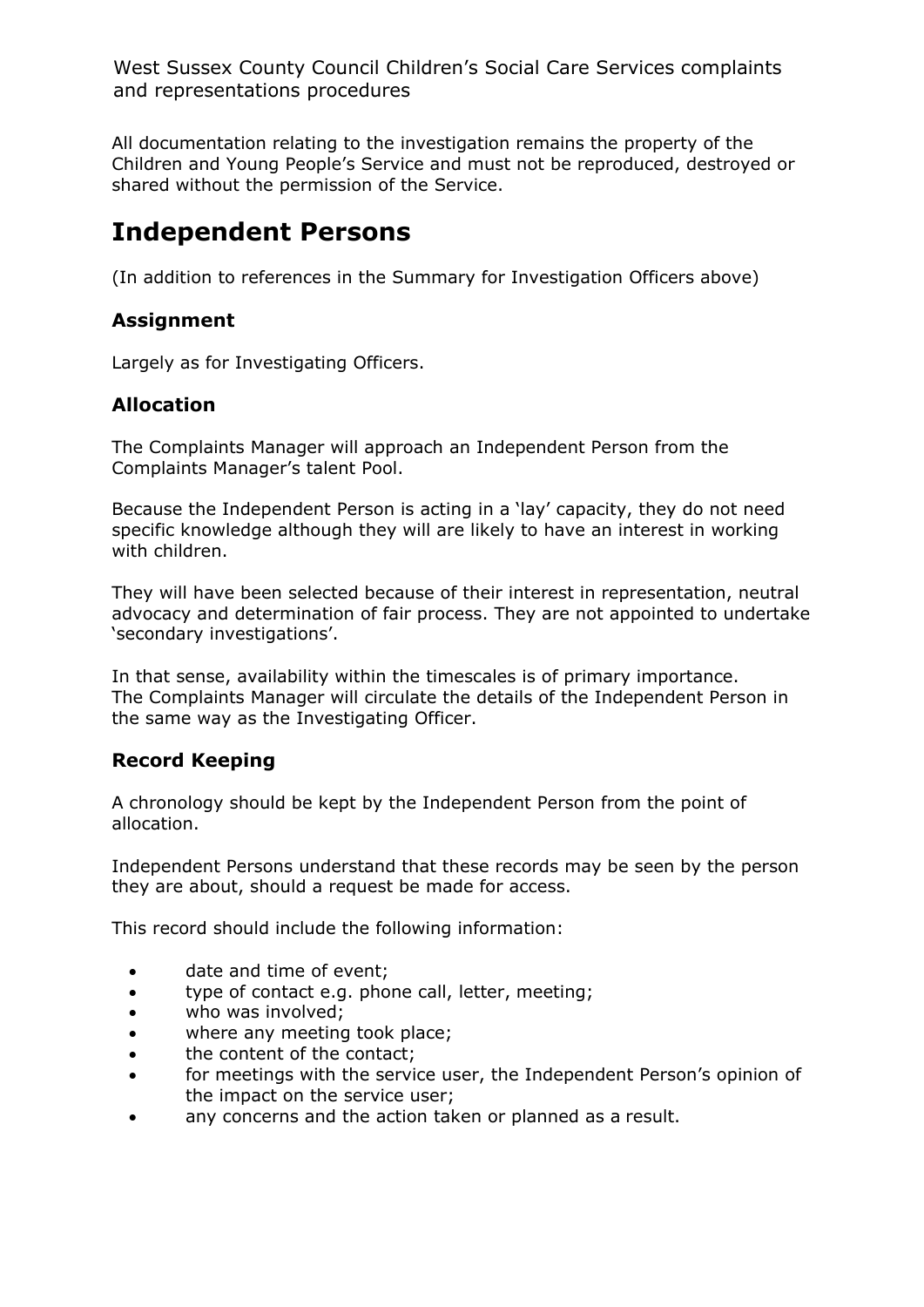#### **Planning and Investigation**

Contact needs to be made with the Investigating Officer so that the investigation is jointly planned and carried out whilst respecting the different roles.

The Independent Person should ensure that the Investigating Officer has explained timescales, responsibilities and expectations and should receive a copy of the statement of complaint.

Independent Persons attend interviews and look at records to gather evidence. During interviews they do not have a lead role but should have agreed the line of interview with the Investigating Officer prior to the interviews.

They write a report of their findings, which is shared with and can be disputed by the complainant.

Independent Persons make sure the process of investigation is fair. They are present when the evidence is gathered by the Investigating Officer and when the Service is considering its response. This includes both written and verbal evidence. They should also receive and consider the accuracy of draft interview evidence, and a final signed version when agreed.

However, it is not their role to assist in the collation of evidence chronologies.

Where the Investigating Officer and the Independent Person cannot be jointly present, it is acceptable for reasons of timescale for evidence to be gathered solely by the Investigating Officer but this decision and the reasons for it must be recorded.

Independent Persons may need to ask additional questions or make suggestions about documents or witnesses.

Once a joint decision on these suggestions has been made it should be recorded.

Independent Persons may exceptionally need to see people alone to ensure that the process is fair to the complainant and to establish whether the complainant feels the process is fair and flexible.

Documents may be read at different times but care needs to be taken to establish they are the same material.

Independent Persons will want to be assured that Investigating Officers have taken account of evidence from all available sources and should comment accordingly on this in their reports.

Independent Persons have sometimes been seen as advocates for the complainant. However it is important that they are neutral making sure that everybody is heard. It may be that they will have to help the complainant more than other people if they are less used to speaking up. If personal advocacy is needed this needs to be separately arranged.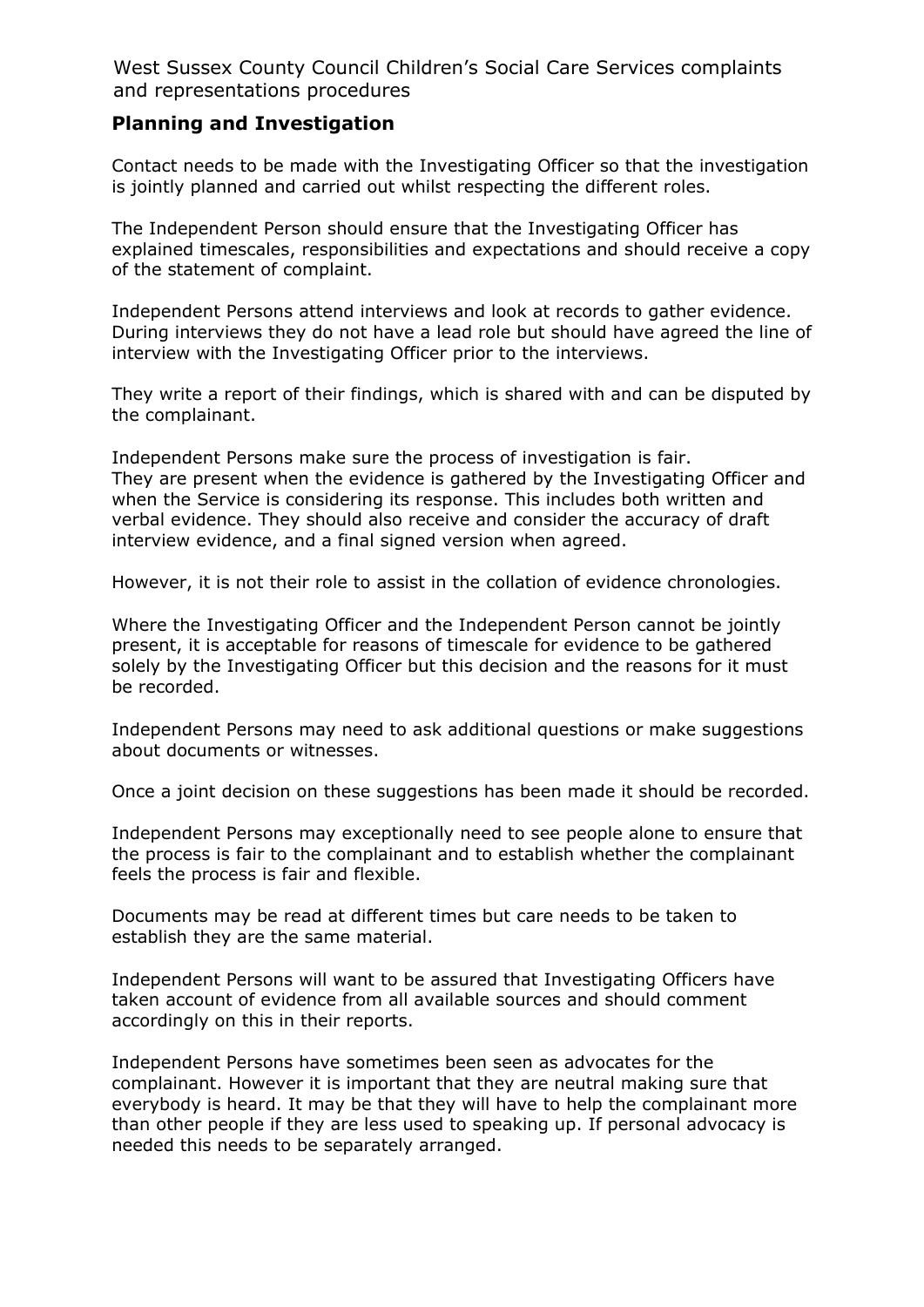Concerns about the fairness, timeliness and thoroughness of the investigation should be raised as they arise, initially with the Investigating Officer and then with the Complaints Manager if necessary. Such concerns may involve the conduct of either Service staff of the Investigator.

Due regard should be given to equal opportunities, confidentiality, legal issues and information gaps.

Particular care must be paid to the avoidance of inadvertent disclosure, for example, disclosure to the parent of something that the young person has requested should be kept from them.

#### **Reporting**

The Independent Person writes a report about the process by which the findings were reached and the fairness and timeliness of the investigation. The Independent Person should write their report immediately after they have read the Investigating Officer's report and before any resolution meeting takes place. The report should be sent to the Investigating Officer and to the Complaints Manager for circulation.

This report is about the investigation. It will be necessary to add an addendum later about any resolution meeting.

The following statement should appear at the start of each report:

#### *'Confidential not for further circulation without permission of the Complaints Manager'.*

The report should set out:

- The name and address of the complainant and the young person (if different);
- Dates of allocation and completion;
- Brief details of the complaint including the complainants preferred outcome;
- The planning and process of investigation e.g. how many visits with the Investigating Officer and how many alone, phone calls, etc;
- Comment on the fairness or otherwise of the stages of the process, clearly differentiating between fact and opinion;
- The impact of the investigation on the child or young person;
- If anything hindered the process or caused delay;
- Any actions taken to ensure equal opportunities;
- Any actions taken to meet the complainants identified special needs;
- Any action taken to change the process and the outcome of this intervention;
- A conclusion about the overall assessment of how fair it was;
- Paragraphs should be numbered and follow the same ordering as the Investigating Officer's report.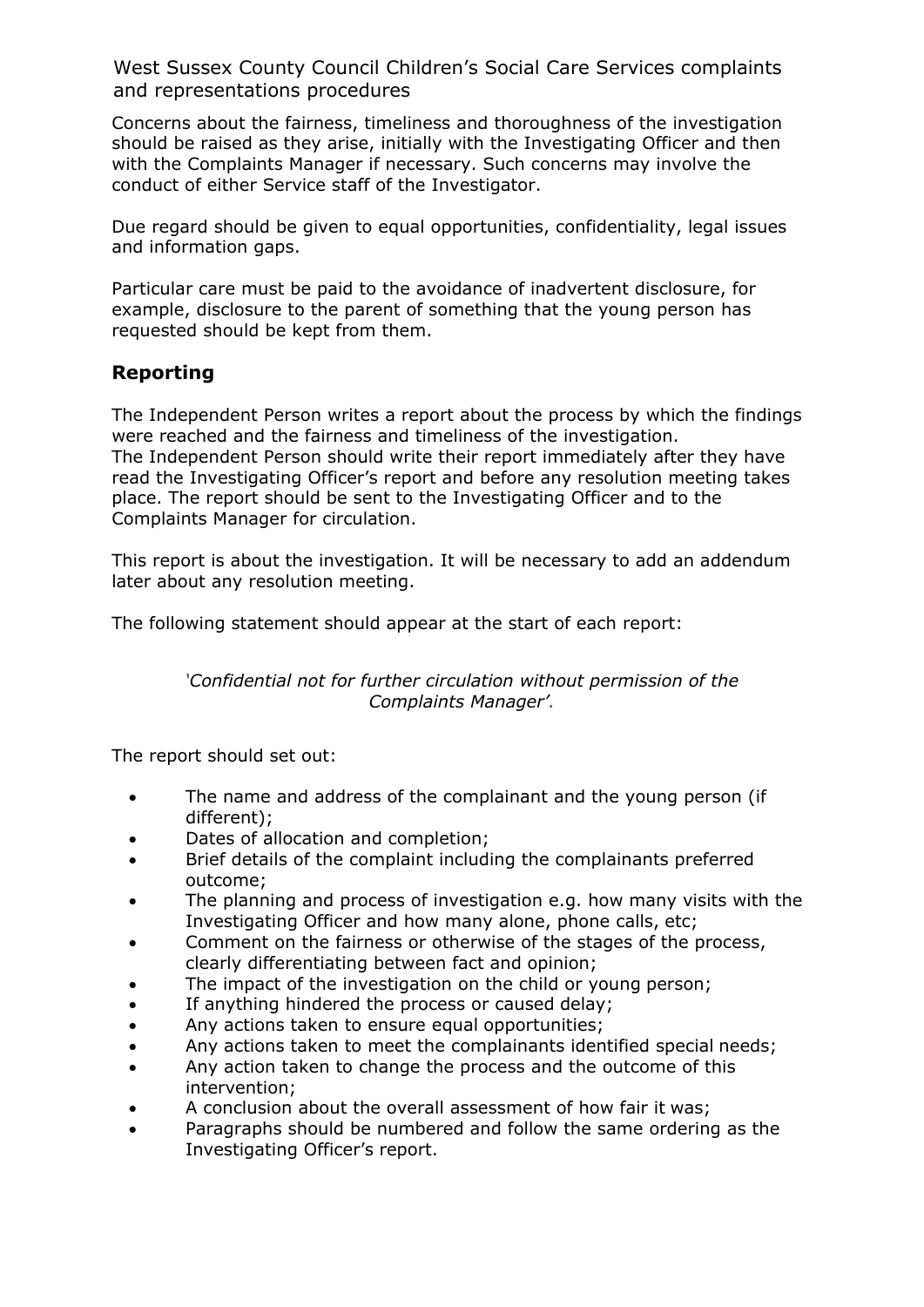#### **Resolution Meeting**

Sometimes complainants do not wish to be present at a resolution meeting but may agree to see a senior manager informally.

The Investigating Officer can be asked to attend such a meeting as part of the process unless the complainant expressly wishes otherwise.

#### **Review Panel**

If there is a Review Panel it will be necessary for the Investigating Officer to attend in order to justify the report if the complainant is dissatisfied with the outcome of the investigation.

A further addendum to the report should be added on the process of the meeting and impact on the service user.

#### **Ombudsman**

If a complaint is referred to the Ombudsman the Independent Person can be required to participate by the Ombudsman.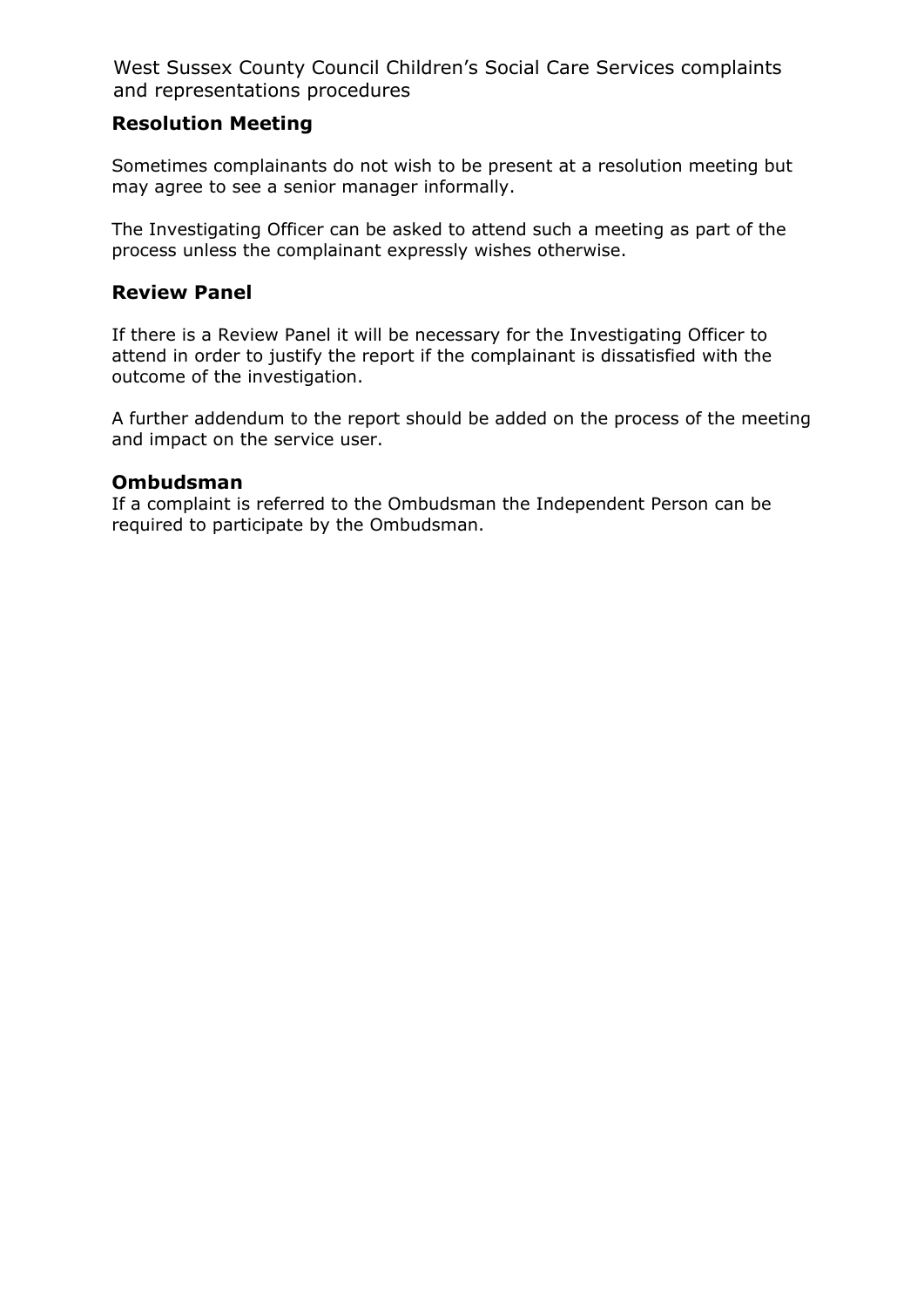# <span id="page-37-0"></span>**Appendix 3: Redress and Remedy**

A decision on redress and remedy can be made at any stage and the sooner the better where the Service is clearly at fault. Such Redress and Remedy can take the following forms:

- An apology is the correct outcome for most upheld complaints. These must be intended, honest and unambiguous. It is the Service that makes the apology unless an individual member of staff particularly wishes to apologise in his/her own right;
- Re-assessment/provision or restoration of a service which will need to be done promptly in order that any new service can be started quickly and the complaint closed;
- Financial remedy. Managers may feel an ex-gratia payment is appropriate to recognise shortcomings either in the service provided, the way the complaint was handled, or the time involved in bringing the complaint to our attention. The Complaints Manager can advise on wordings for this kind of remedy. The budget for ex-gratia or 'time and trouble' payments is agreed through the appropriate senior manager.

In considering remedies the senior manager should contact the Complaints Manager for guidance and interpretation of the Local Government and Social Care Ombudsman Remedies Guidance.

If a complaint is upheld, and the fault has resulted in material and calculable losses, then the Service can simply put matters right by paying the complainant a sum, which reflects that loss.

<span id="page-37-1"></span>If none of these steps leads to a resolution the complainant must be advised about their right to escalate the complaint to the next stage/Local Government and Social Care Ombudsman.